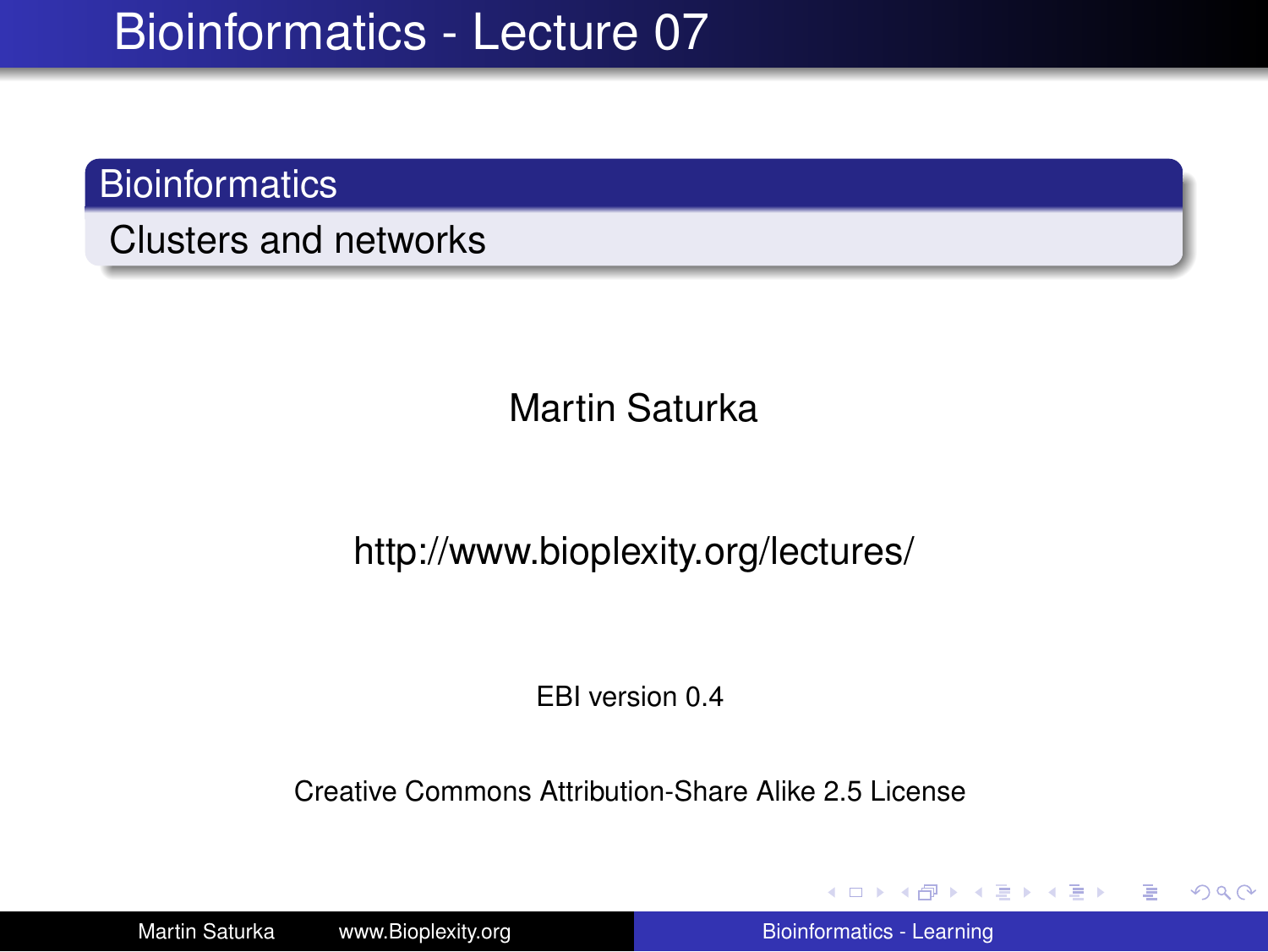# Learning on profiles

Supervised and unsupervised methods on expression data.

- approximation, clustering, classification, inference.
- crisp and fuzzy relation models. graphical models.

#### Main topics

- vector approaches
	- SVM, ANN, kernels
	- classification
- **o** data organization
	- clustering technics
	- map generation
- regulatory systems
	- Bayesian networks
	- algebraic description

 $\rightarrow$   $\Rightarrow$   $\rightarrow$ 

 $2Q$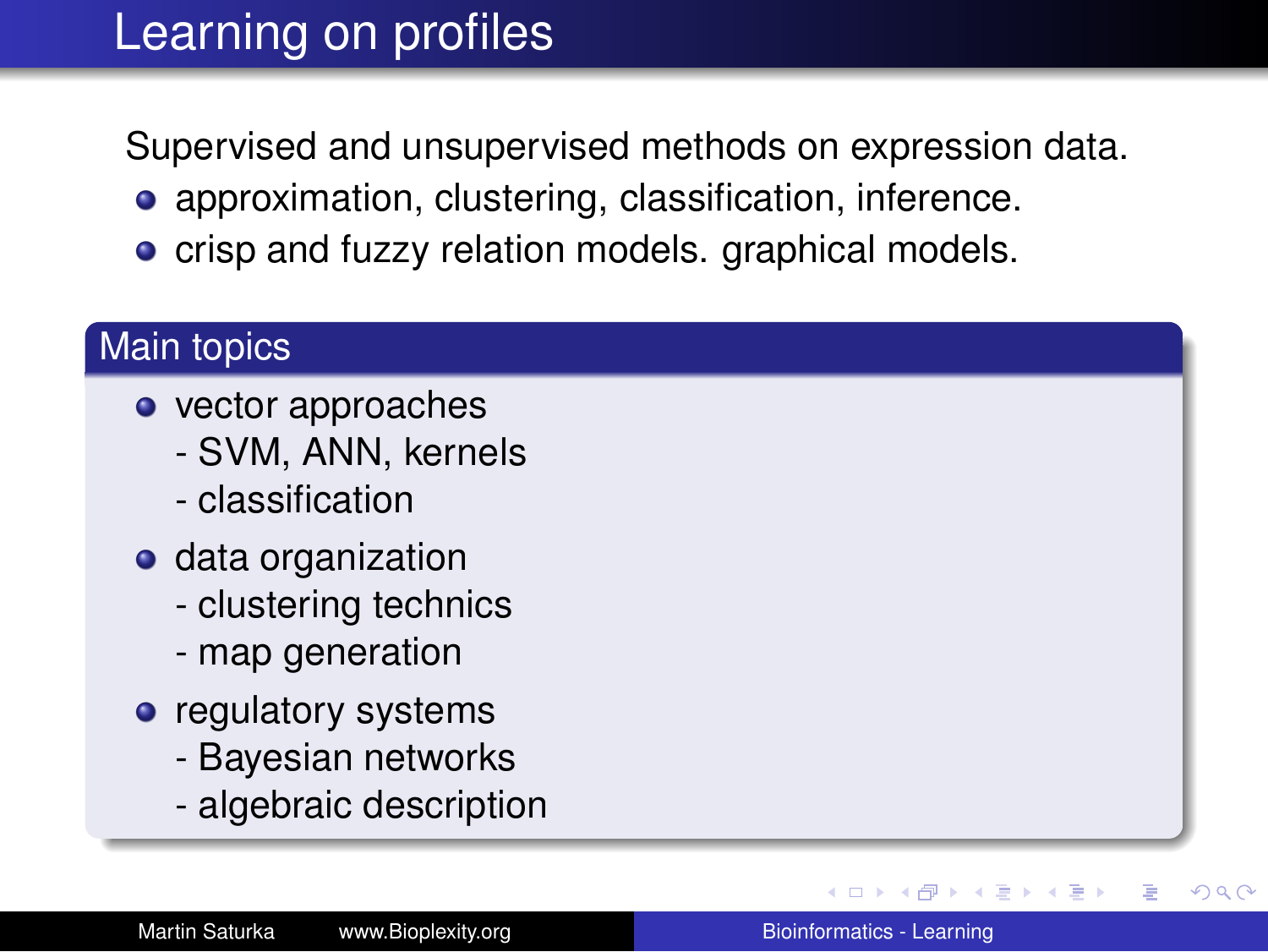### Inference types

- **•** reasoning
	- logical
		- **•** standard logical rules based reasoning
	- **•** statistical
		- frequent co-occurence based reasoning
- deduction (logic, recursion)
	- $\bullet$  *A*, *A*  $\rightarrow$  *B*  $\vdash$  *B*
- induction (frequentist statistics)
	- many *A*, *B* ` *A* ∼ *B*
	- few  $A \neg B \vdash A \rightarrow B$
- abduction (Bayesian statistics)

$$
\bullet \ \ A_1 \rightarrow B, \, ..., \, A_n \rightarrow B, \, B \vdash A_i
$$

**≮ロ ▶ ⊀ 御 ▶ ⊀ ヨ ▶ ⊀ ヨ ▶** 

÷.  $QQ$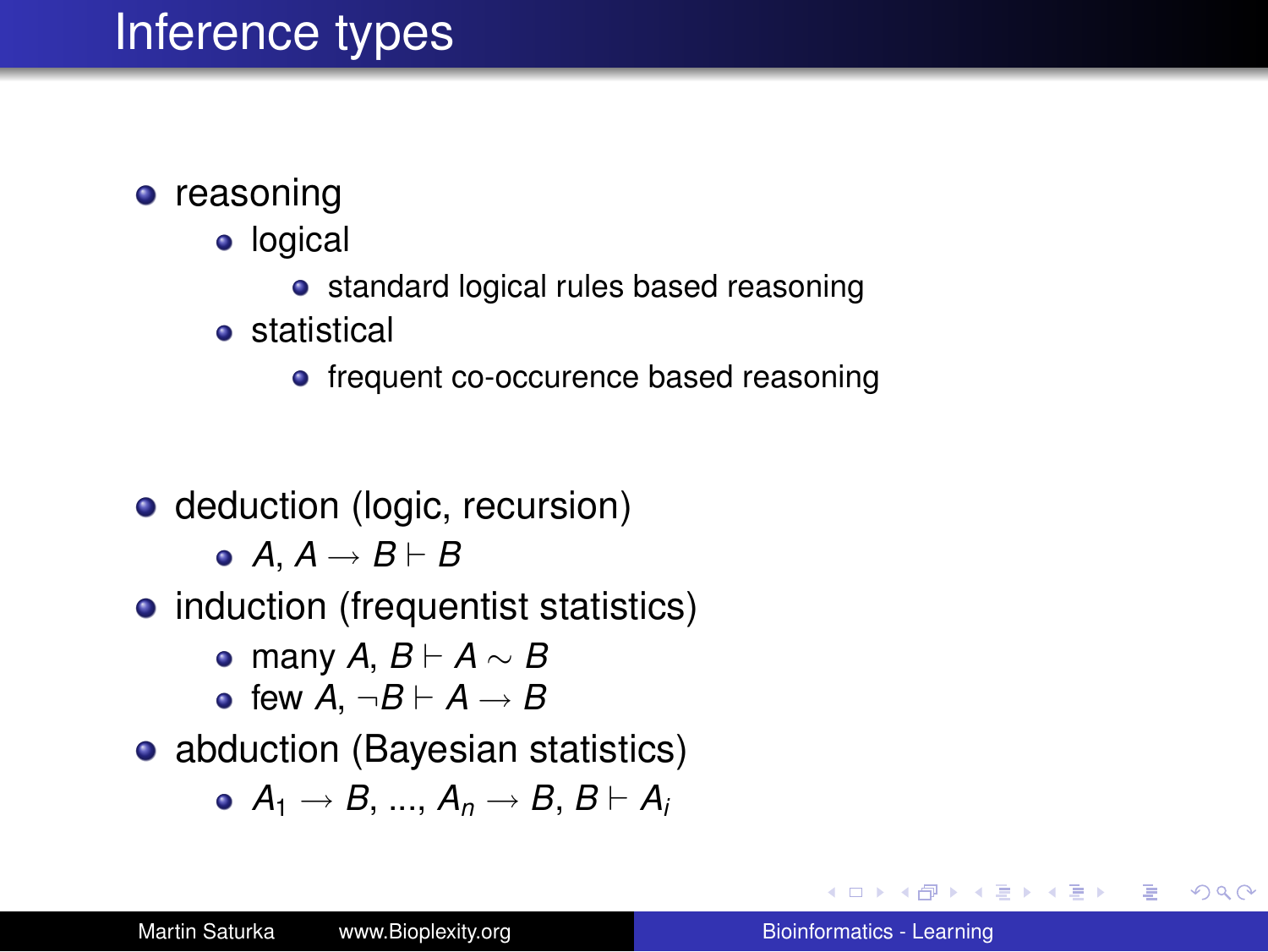# Machine learning methods

• supervised learning methods

with known correct outputs on training data

- approximation
	- measured data to (continuous) output function growth rate  $\rightarrow$  nutrition supply regulation
- **•** classification
	- measured data to discrete output function expression profiles → illness **diagnosis**
- **•** regression
	- continuous measured data (cor)relations a gene expression magnitude  $\rightarrow$  growth rate
- unsupervised learning methods

without known desired outputs on used data

- data granulation
	- internal data organization and distribution
- data visualization
	- o overall outer view onto the internal data

**K ロ ▶ K 何 ▶ K ヨ ▶ K ヨ ▶** 

÷.

 $2Q$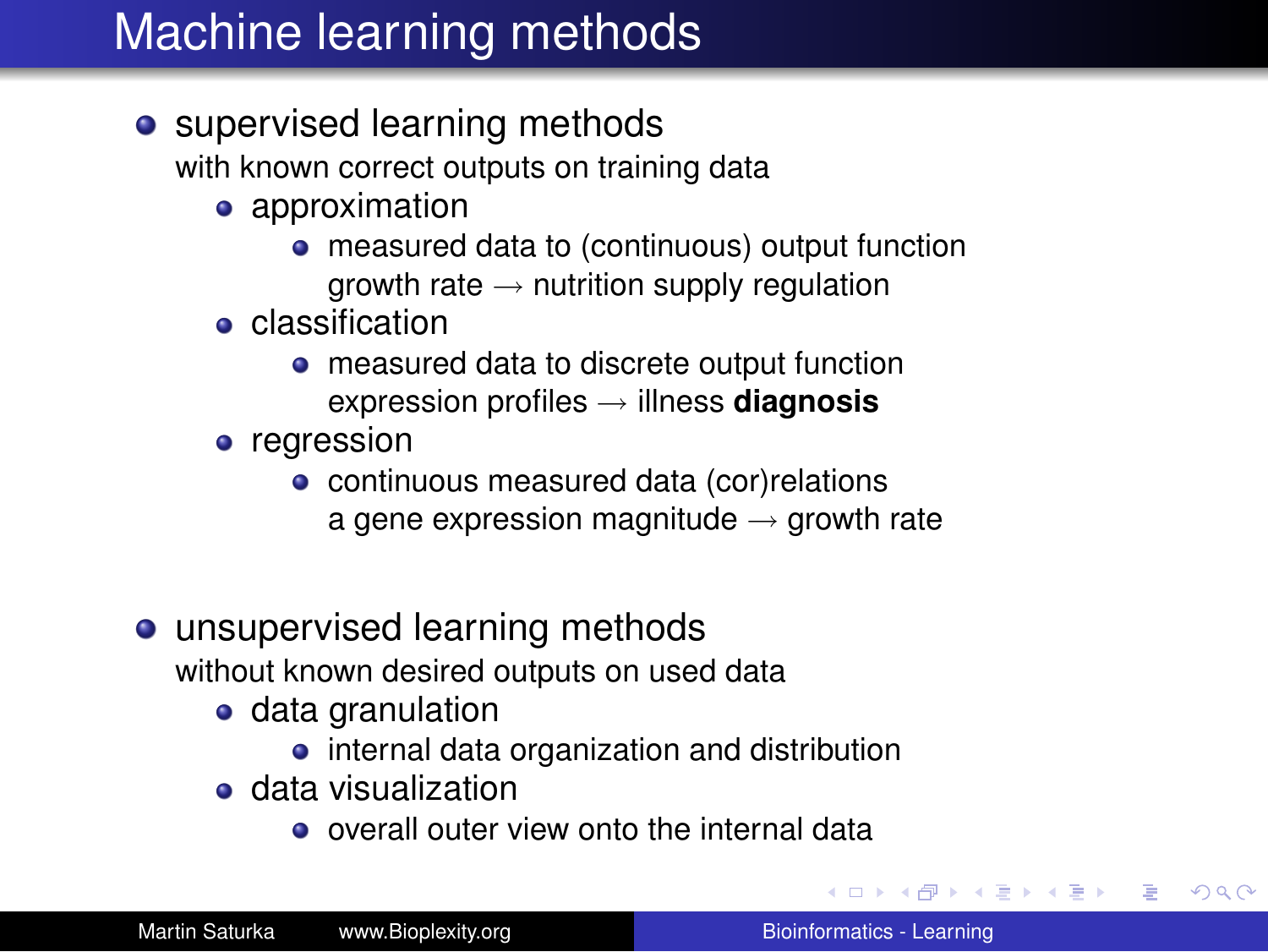### MLE.

- maximal likelihood estimation
	- $L(y | X) = Pr(X | Y = y)$
	- conditional probability as a function of the unkown condition with known outcome, a reverse view on probability
- **•** Bernoulli trials example

$$
L(\theta | H = 11, T = 10) \equiv Pr(H = 11, T = 10 | p = \theta) = {21 \choose 11} \theta^{11} (1 - \theta)^{10}
$$
  
0 =  $\partial/\partial \theta$   $L(\theta | H, T) = {21 \choose 11} \theta^{10} (1 - \theta)^9 (11 - 21\theta) \rightarrow \theta = 11/21$ 

#### • used when without a better model

- maximizations inside dynamic programming technics  $\sqrt{ }$
- variance estimation leads to biased sample variance  $\times$

イロト イ団ト イヨト イヨト

B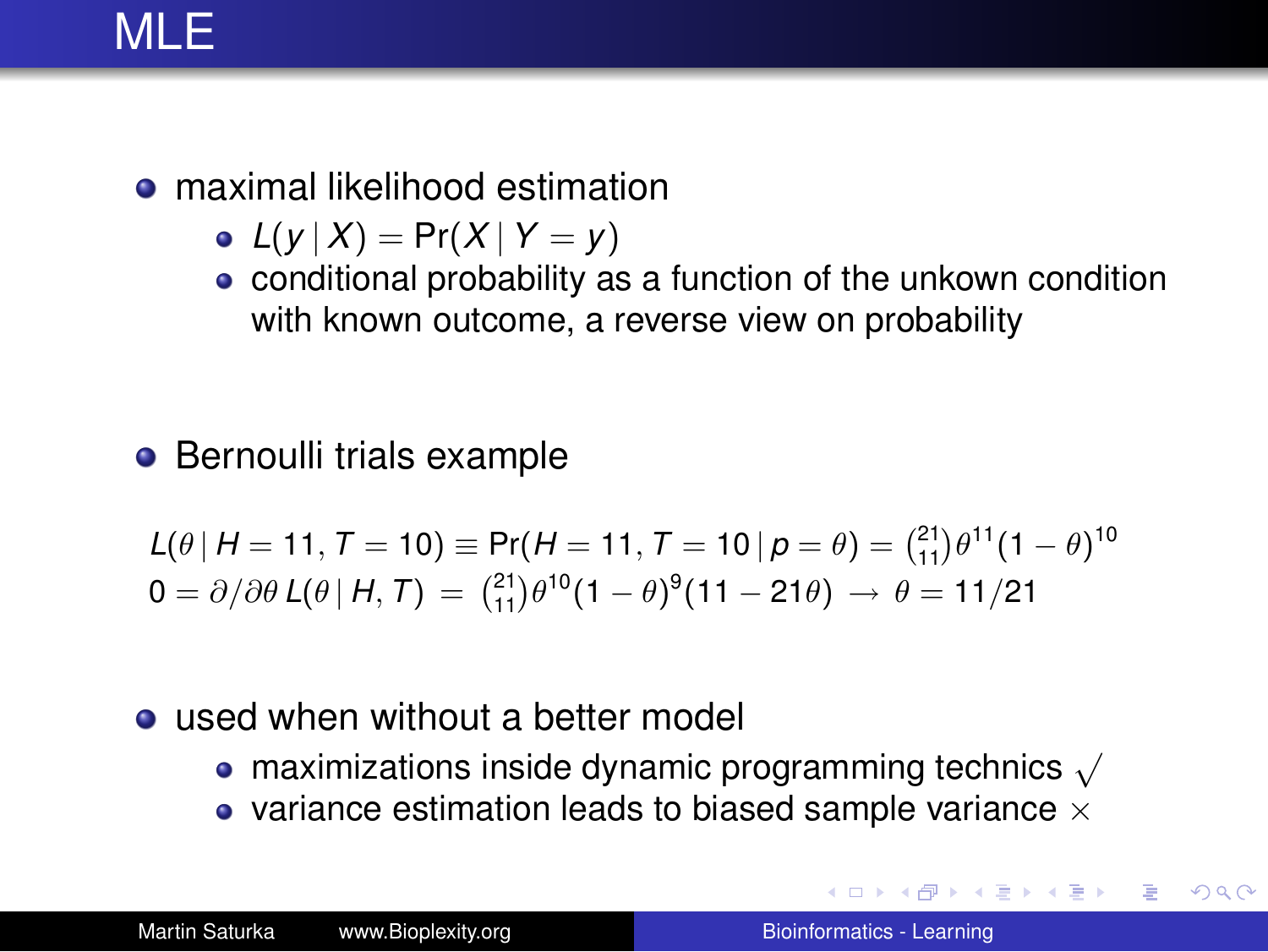### **Regression**

#### **·** linear regression

- **•** least squares
	- for homoskedastic distributions
	- sample mean the best estimation
- **•** least absolute deviations
	- **•** robust version
	- sample median a safe estimation

$$
\min_{\bar{x} \in R} (\sum_{i} |x_{i} - \bar{x}|^{2})
$$
\n
$$
\downarrow \qquad \qquad \downarrow \qquad \qquad \downarrow \qquad \qquad \downarrow \qquad \qquad \downarrow \qquad \downarrow
$$
\n
$$
(\sum_{i} |x_{i} - \bar{x}|^{2})' = 0
$$
\n
$$
\rightarrow \text{arithmetic mean}
$$
\n
$$
\bar{x} = \sum_{i} x_{i}/n
$$
\n
$$
\downarrow \qquad \qquad \downarrow \qquad \downarrow
$$
\n
$$
\downarrow \qquad \downarrow \qquad \downarrow
$$
\n
$$
\downarrow \qquad \downarrow \qquad \downarrow
$$
\n
$$
\downarrow \qquad \downarrow \qquad \downarrow
$$
\n
$$
\downarrow \qquad \downarrow \qquad \downarrow
$$
\n
$$
\downarrow \qquad \downarrow \qquad \downarrow
$$
\n
$$
\downarrow \qquad \downarrow
$$
\n
$$
\downarrow \qquad \downarrow
$$
\n
$$
\downarrow \qquad \downarrow
$$
\n
$$
\downarrow
$$
\n
$$
\downarrow
$$
\n
$$
\downarrow
$$
\n
$$
\downarrow
$$
\n
$$
\downarrow
$$
\n
$$
\downarrow
$$
\n
$$
\downarrow
$$
\n
$$
\downarrow
$$
\n
$$
\downarrow
$$
\n
$$
\downarrow
$$
\n
$$
\downarrow
$$
\n
$$
\downarrow
$$
\n
$$
\downarrow
$$
\n
$$
\downarrow
$$
\n
$$
\downarrow
$$
\n
$$
\downarrow
$$
\n
$$
\downarrow
$$
\n
$$
\downarrow
$$
\n
$$
\downarrow
$$
\n
$$
\downarrow
$$
\n
$$
\downarrow
$$
\n
$$
\downarrow
$$
\n
$$
\downarrow
$$
\n
$$
\downarrow
$$
\n
$$
\downarrow
$$
\n
$$
\downarrow
$$
\n
$$
\downarrow
$$
\n
$$
\downarrow
$$
\n
$$
\downarrow
$$
\n
$$
\downarrow
$$
\n
$$
\downarrow
$$
\n
$$
\downarrow
$$
\n
$$
\downarrow
$$
\n $$ 

4日下

 $\left\{ \bigoplus_k k \right\} \in \mathbb{R}$  is a defined of

÷.

 $2990$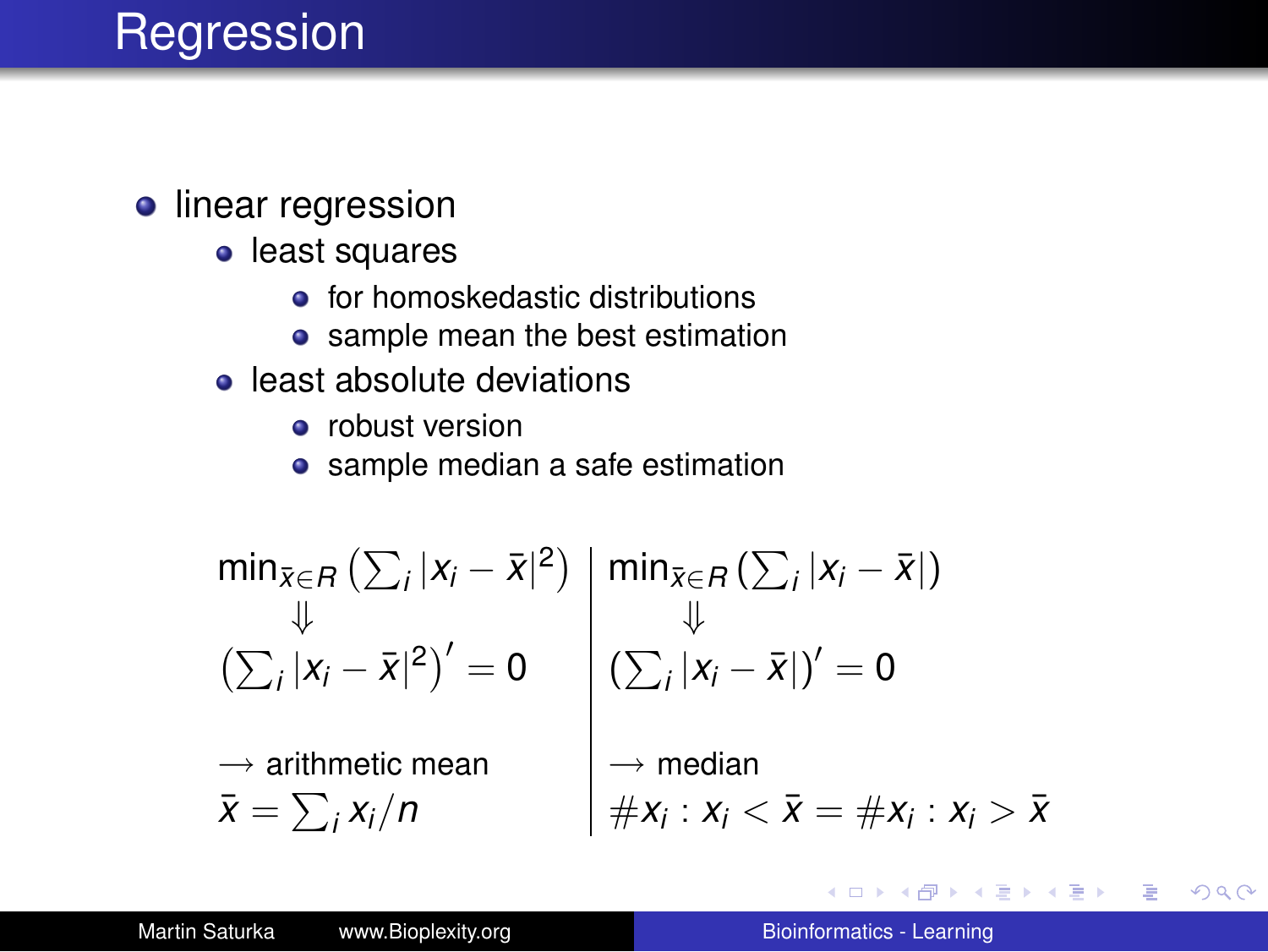### Parametrization



- parametrized curve crossing
	- assumption: equal amounts of above / below points
	- the same probabilities to cross / not to cross the curve
	- cross count distribution approaches normal distribution
	- over/under-fitting if not in  $(N-1)/2 \pm \sqrt{(N-1)/2}$

 $290$ 

ă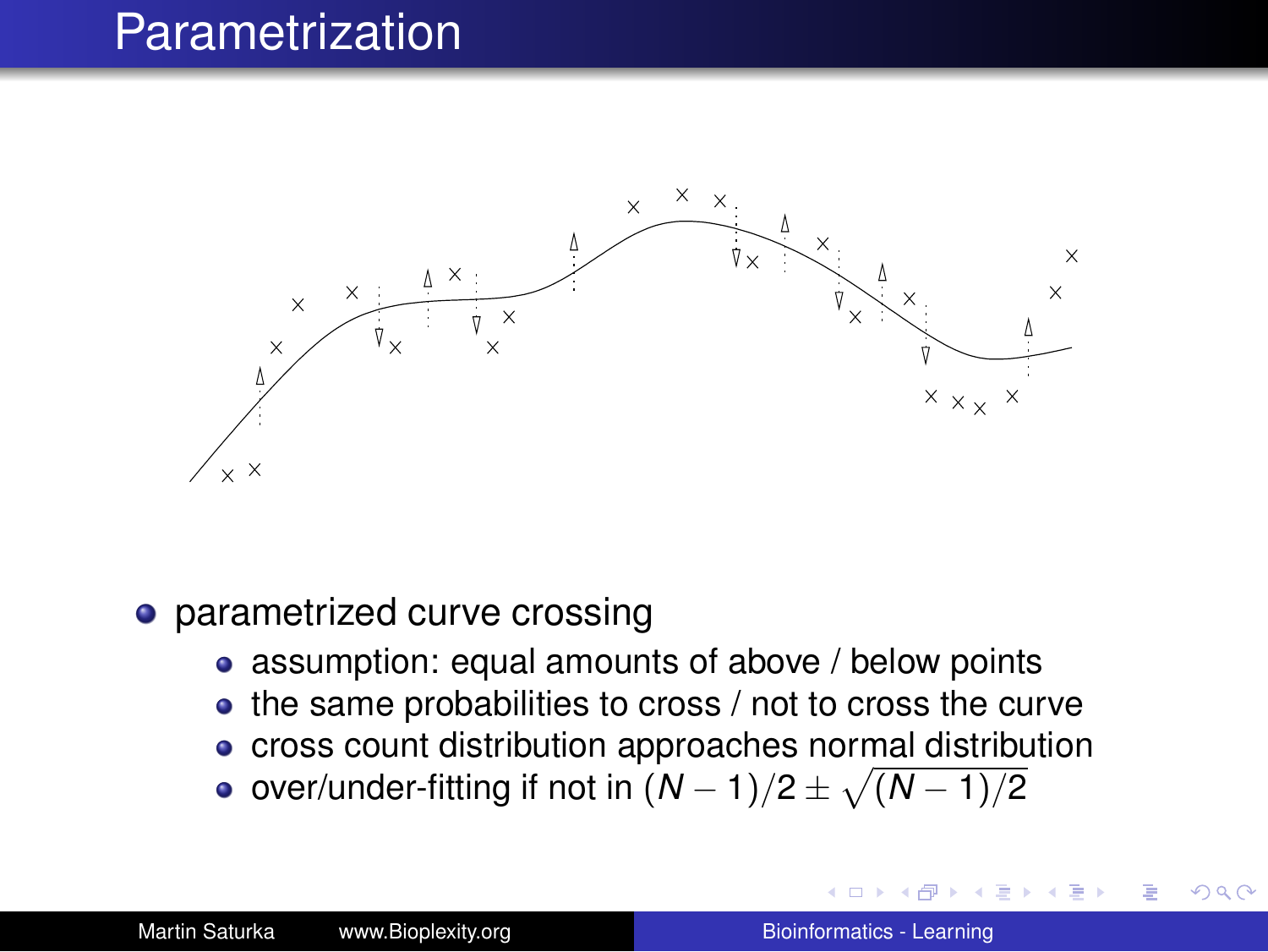# **Distinctions**

#### empirical risk minimization for discrimination

#### • metamethodology

- boosting
	- increasing weights of wrong result training cases
- probably approximately correct learning
	- to achieve high probabilities to make convenient predictions

#### • particular methods

- support vector machines
- **•** artificial neural networks
- case-based reasoning
- nearest neighbour algorithm
- (naive) bayes classifier
- **o** decision trees
- random forests

K 何 ▶ K ヨ ▶ K ヨ ▶ ...

 $2990$ 

B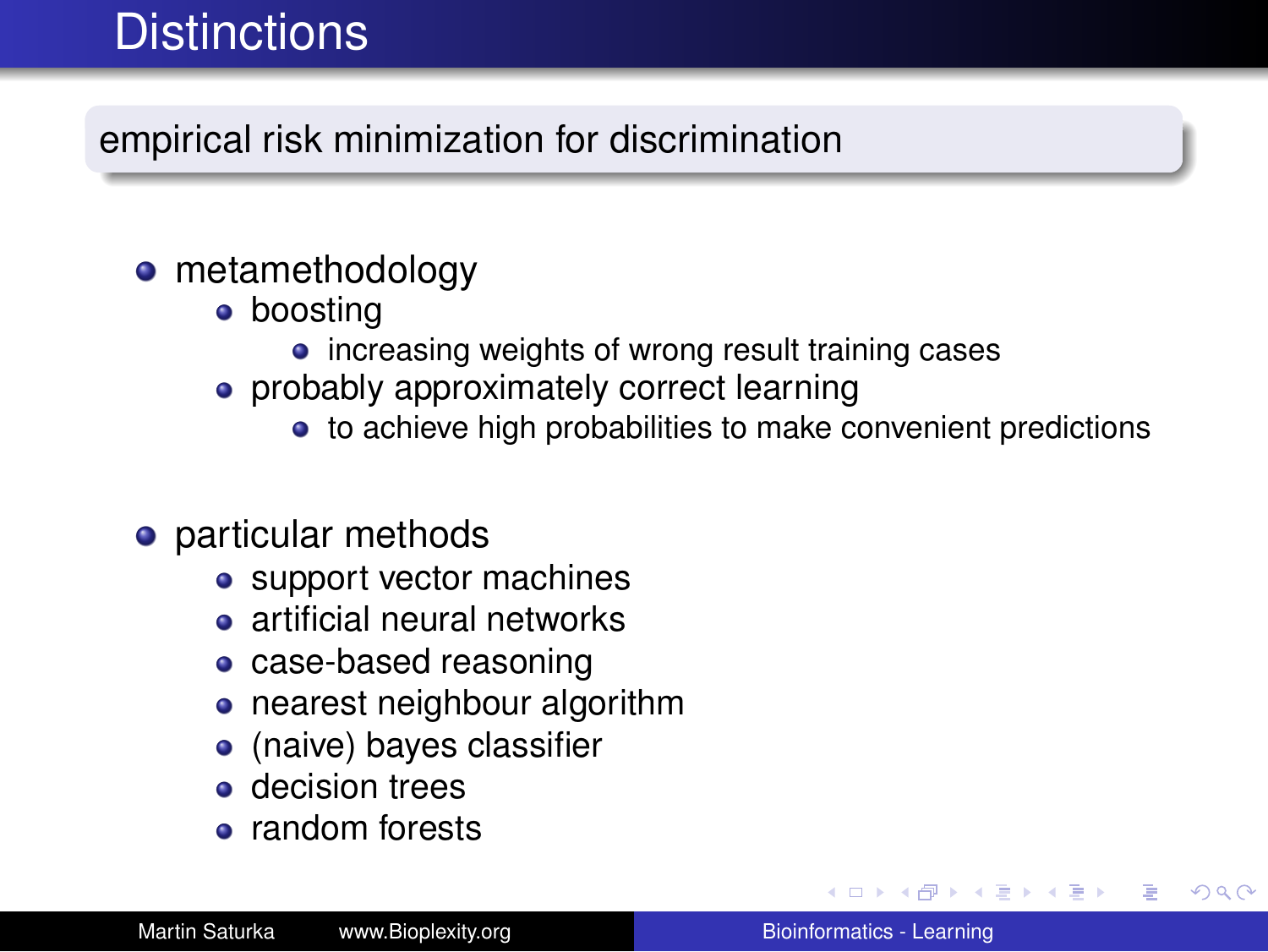# SVM

#### Support vector machines



#### **·** linear classifier

- maximal margin linear separation
- minimal distances for misclassified

 $\equiv$   $\rightarrow$ ÷.  $2990$ 

×.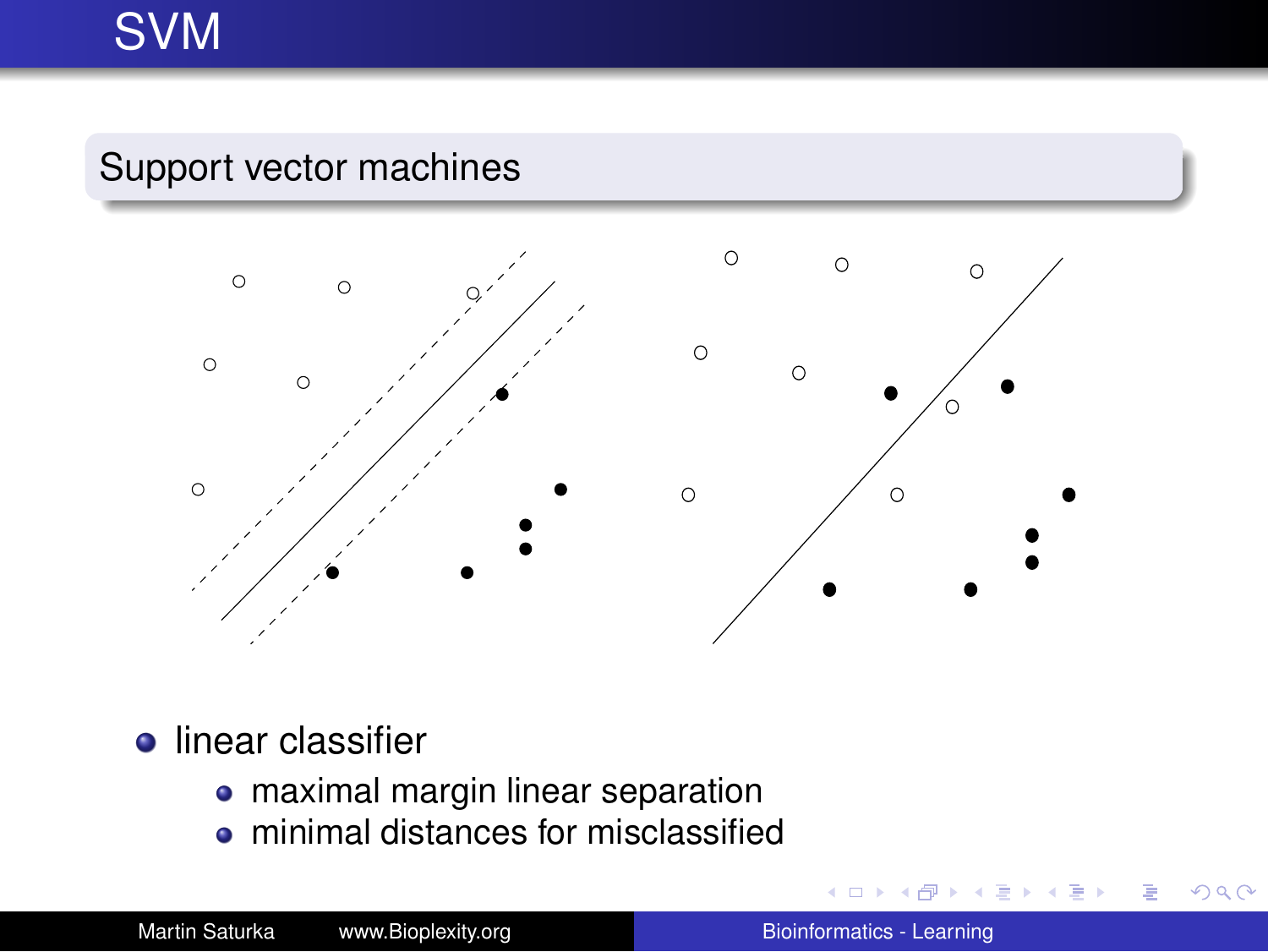# Kernel methods

non-linear into linear separations in higher dimensional space



- $\bullet$  linear discriminant given by dot product  $\lt F(x_i), F(x_i) > \bullet$
- back into low-dimensional space by a kernel  $\mathcal{K}(x_i, x_j)$

 $2Q$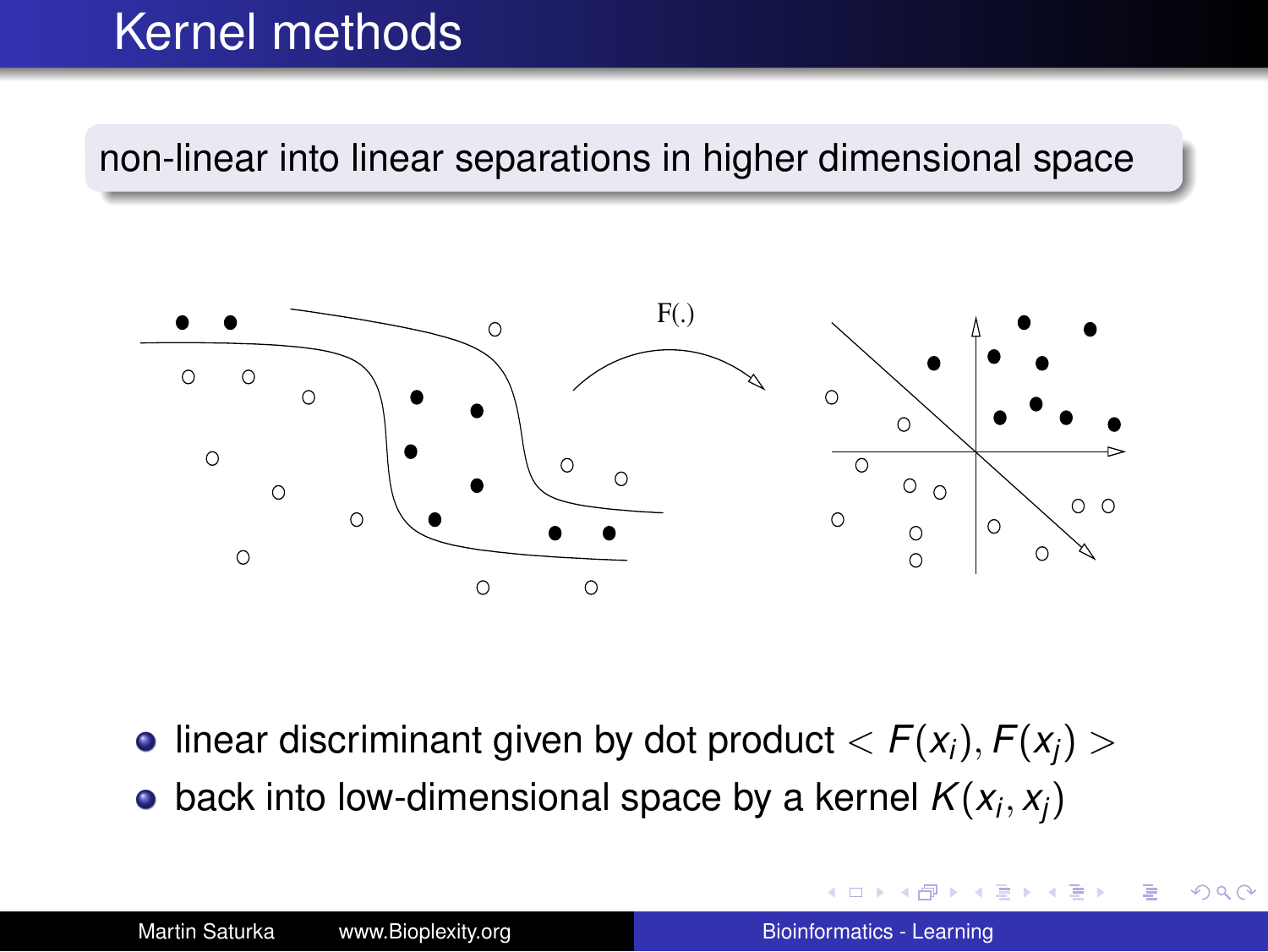# VC dimension

Vapnik-Chervonenkis dimension

**•** classification error estimation

- more power a method has more prone it is to overfitting
- **•** misclassifications for a binary  $f(\alpha)$  classificator
- iid samples drawn from an unknown distribution
	- $R(\alpha)$  probability of misclassification in real usage
	- $R^{\textit{emp}}(\alpha)$  fraction of misclasified cases of a training set
- then with probability  $1 n$ , training set of size N

$$
R(\alpha) < R^{emp}(\alpha) + \sqrt{\frac{h(1 + ln(2N/h)) - ln(\eta/4)}{N}}
$$

- *h* the VC dimension
	- size of maximal sets that  $f(\alpha)$  can shatter
	- 3 for a line classifier in a 2D space

**K ロ ト K 何 ト K ヨ ト** 

B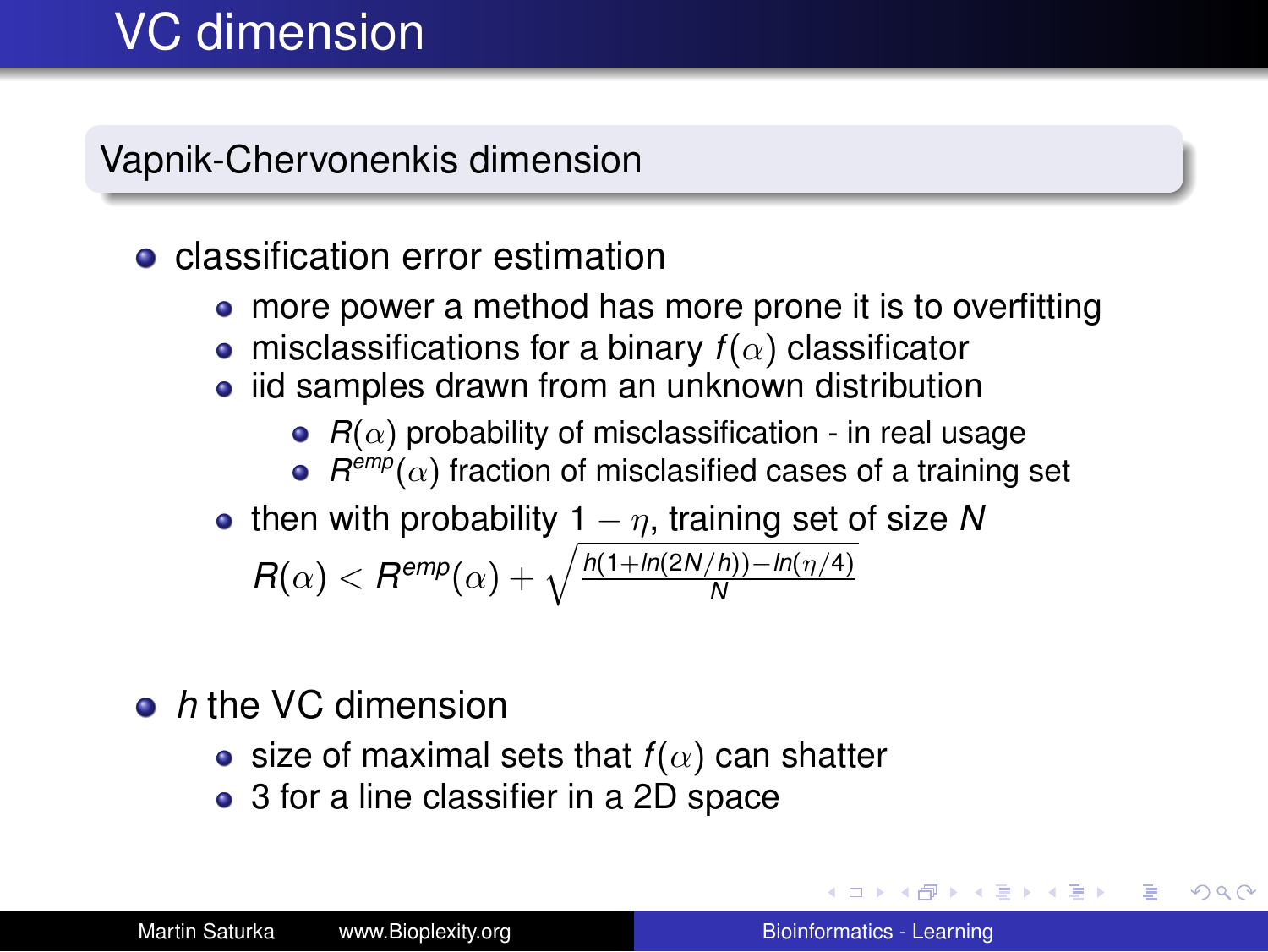### ANN

#### artificial neural networks



#### • neuron activation function

- $\bullet$  *f*<sub>2</sub>(*e*) = *f*<sub>2</sub>(*i<sub>A</sub>W<sub>A2</sub> + <i>i<sub>B</sub>W<sub>B2</sub>* − *c*<sub>2</sub>)
- *fi* is non-linear, usually sigmoid, with *c<sup>i</sup>* given constants

 $\mathbb{R}^n \times \mathbb{R}^n \to \mathbb{R}^n$ 

÷.

 $290$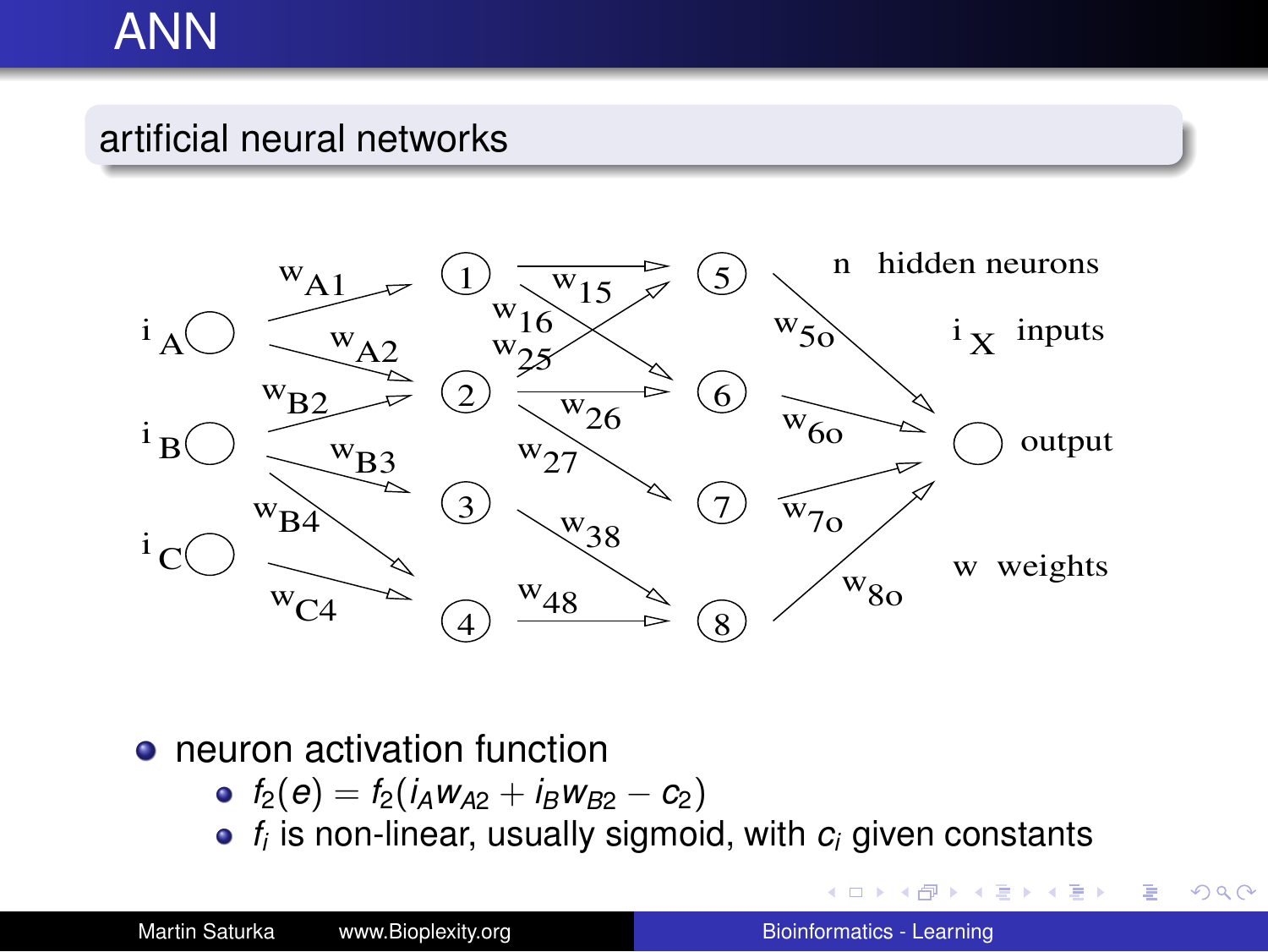# ANN learning

#### error backpropagation

- $\bullet$  iterative weight adjusting
	- **•** compute errors for each training case
		- $\delta$  = desired computed
	- **•** propagate the  $\delta$  backward:  $\delta_5 = \delta \cdot w_{50}$  $\delta_1 = \delta_5 \cdot W_{15} + \delta_6 \cdot W_{16}$ , ...
- adjust weights to new values

• 
$$
w_{A1}^{new} = w_{A1} + \eta \cdot \delta_1 \cdot df_1(e)/de \cdot i_A
$$

$$
\bullet \ \ W_{15}^{new} = W_{15} + \eta \cdot \delta_5 \cdot df_5(e)/de \cdot f_1(e)
$$

- ...
- kind of gradient descent method
	- other (sigmoid function) parameters can be adjusted as well
	- converges to a local minimum of errors

**K ロ ▶ K 伊 ▶ K ヨ ▶** 

④重き B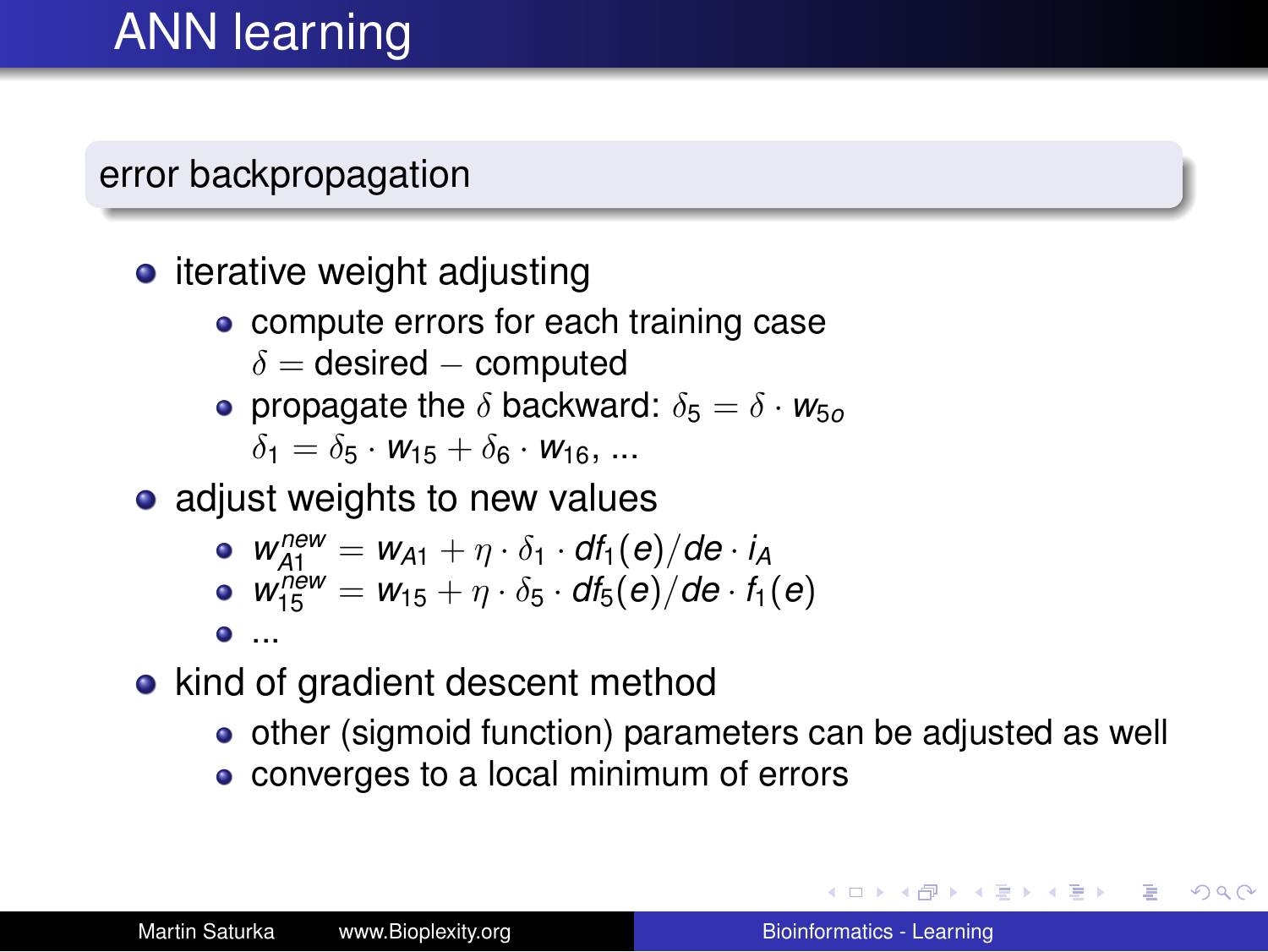## SOM

### self-organizing maps

- kind of an unsupervised version of ANNs
	- the map is commonly a 2D array
	- array nodes exhibit a simple property
	- each input connected to each output
	- **•** used to visualize multidimensional data
	- similar parts should behave similarly
- competitive learning of the network
	- nodes compete to represent particular data objects
	- $\bullet$  each node of the array has its vector of weights
	- initially either random or two principal components
	- iterative node weights / property adjusting
		- take a random data object
		- find its best matching node according to nodes' weights
		- adjust node weights / property to be more similar to the data
		- adjust somewhat other neighboring nodes too

 $\Box \rightarrow \neg \left( \Box \overline{\partial} \rightarrow \neg \left( \Box \overline{\psi} \rightarrow \neg \left( \Box \overline{\psi} \right) \right) \right)$ 

 $2990$ ÷.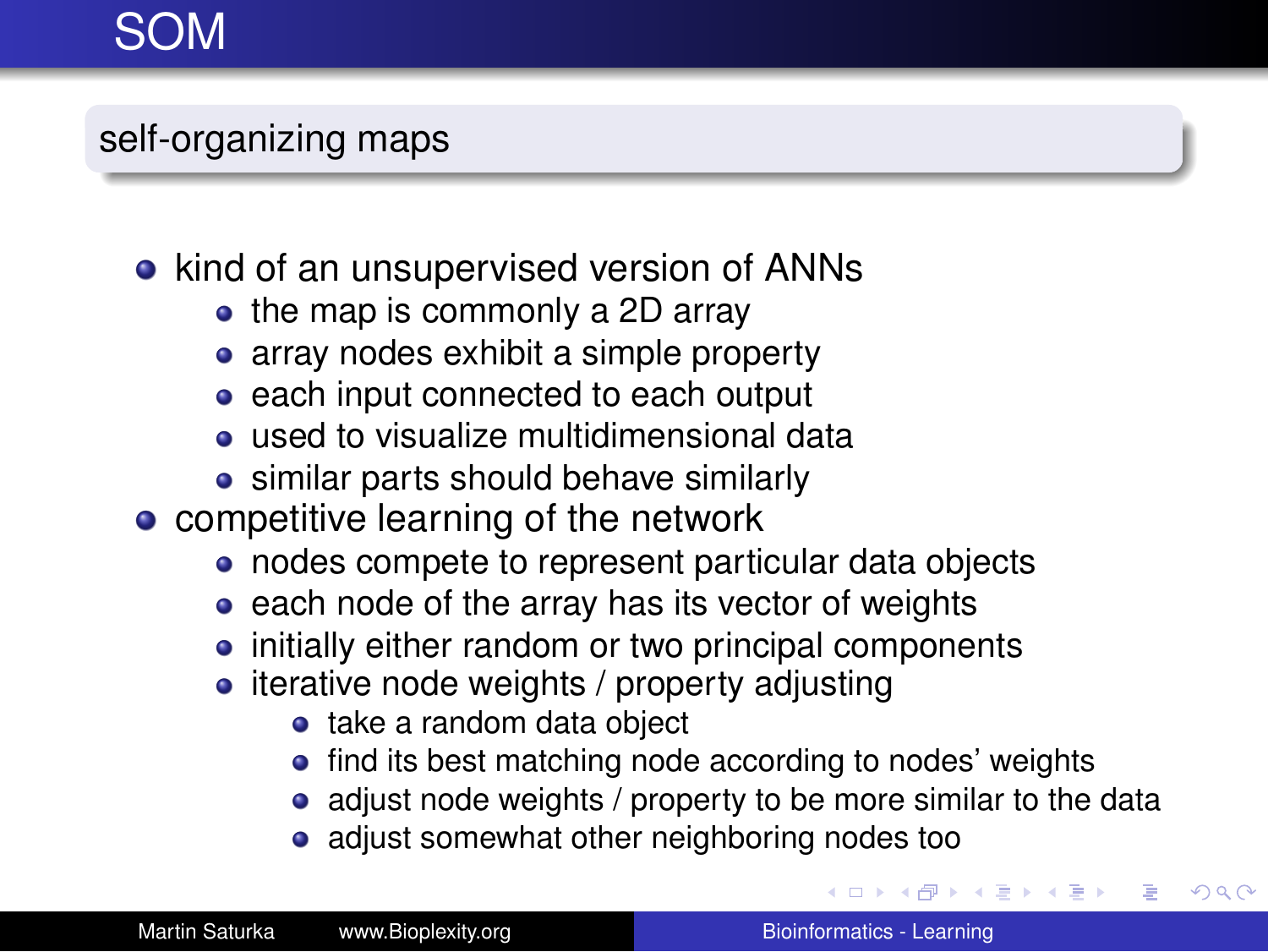# GTM

generative topographic map

#### **• GTM characteristics**

- non-linear latent variable model
- probabilistic counterpart to the SOM model
- a generative model
	- actual data are being modeled as created by mappings from a low-dimensional space into the actual high-dimensional space
	- data visualization is gained according to Bayes' theorem
	- the latent-to-data space mappings are Gaussian distributions
	- created densities are iteratively fitted to approximate real data distribution
	- known Gaussian mixtures and radial basis functions algorithms

イロメ イ伊 メイヨメイヨメー

B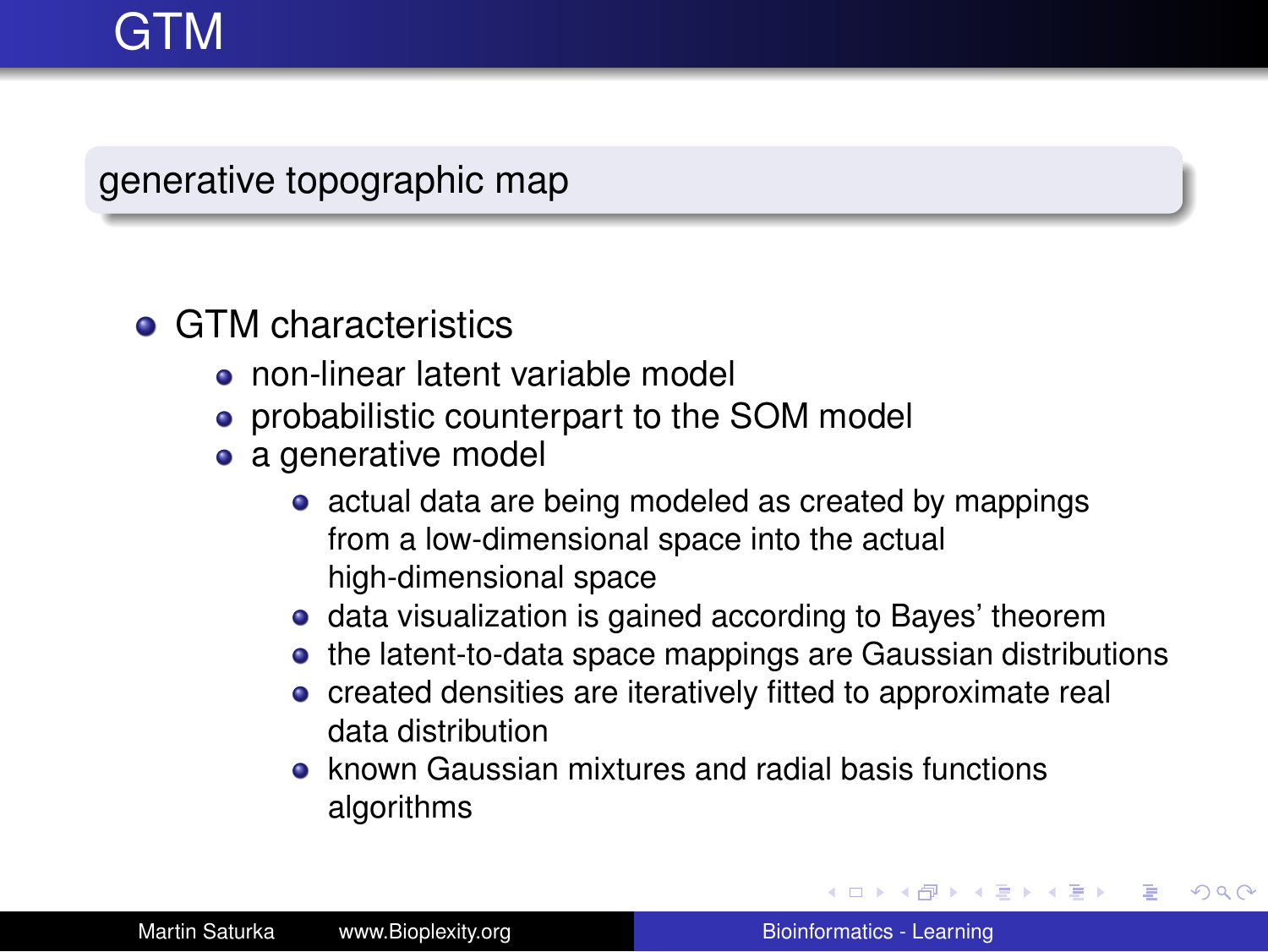### Nearest neighbor

- case-based reasoning classification
	- diagnosis set to the most similar determined case
	- how to measure distances between particular cases?
- *k*-NN
	- take the *k* most similar cases, each of them has a vote
	- simple but frequently works for (binary) classification
- common problems
	- which properties are significant, which are just noise
	- suitable sizes of similar cases, how to avoid outliers

 $290$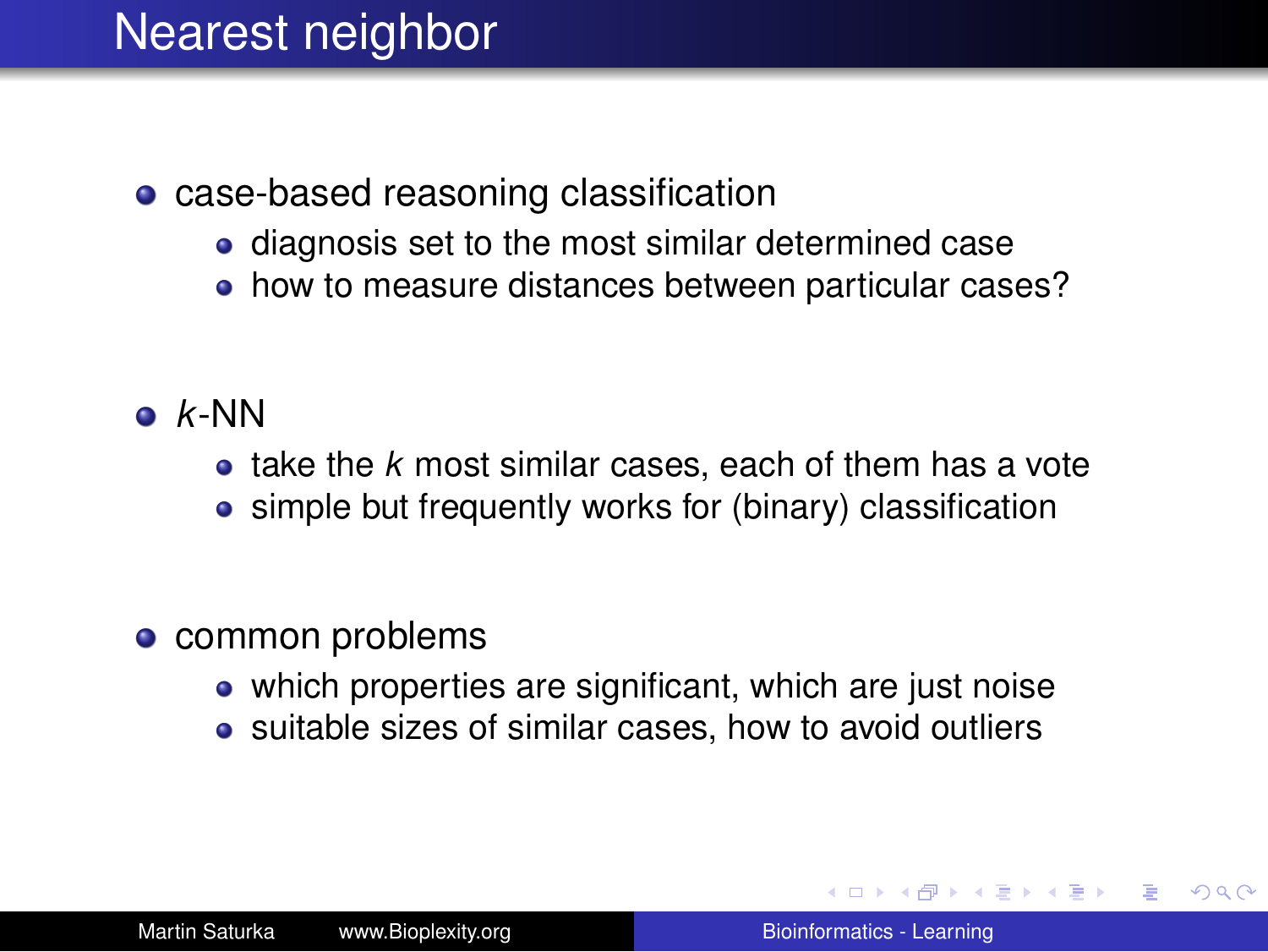# **Relations**

the right descriptive features - the right similar cases

- **•** search for important gene expressions and patient cases
- unsupervised methods
	- **o** data clustering
		- **o** for the similar data cases
	- data mining
		- for the important features
- supervised methods
	- Bayesian network inference
		- $\bullet$  informatics and statistics
	- minimum message length
		- informatics and algebra
	- inductive logic programming
		- informatics and logic

す重きし

÷.  $QQ$ 

→ 重き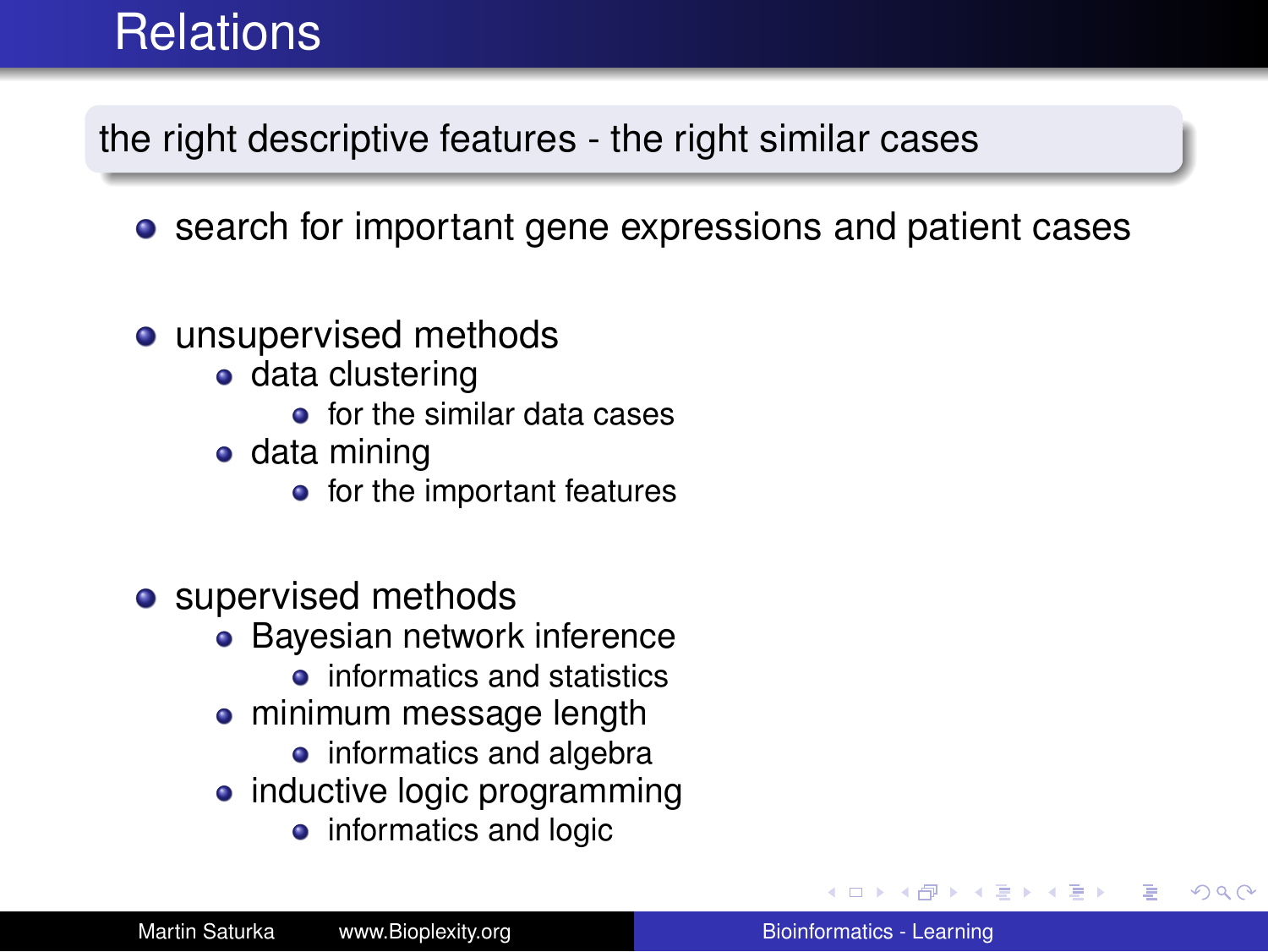

#### • graph approach to clustering

- transform given data table to a graph vertices for genes edges for gene pairs with similarity above a threshold
- to find the least graph alteration to result in a clique graph
- CAST algorithm
	- iterative heuristic clique generation
	- a clique construction from available vertices
		- initiate with a vertex of maximal degree
		- while a distant vertex taken or close vertex free add the closest vertex into the clique remove the farthest vertex from the clique

(ロ) (伊) (三)

4 重っ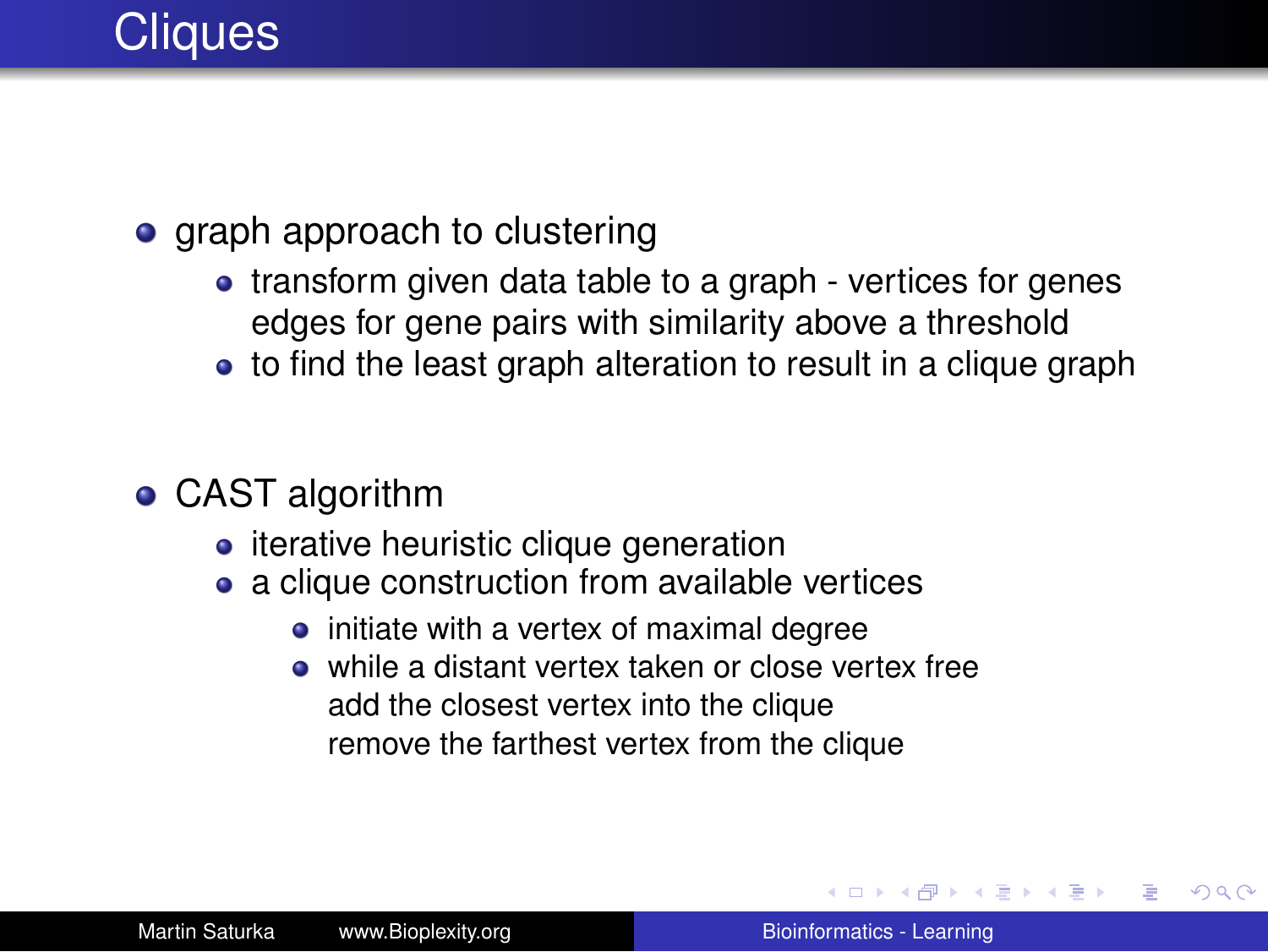#### standard clustering technics

to make separated homogenous groups

- **o** center based methods
	- **e** k-means as the standard
	- c-means, qt-clustering
- **•** hierarchy methods
	- agglomerative bottom-up
	- **·** divisive top-down
- **e** combinations
	- two-steps approach

④重き B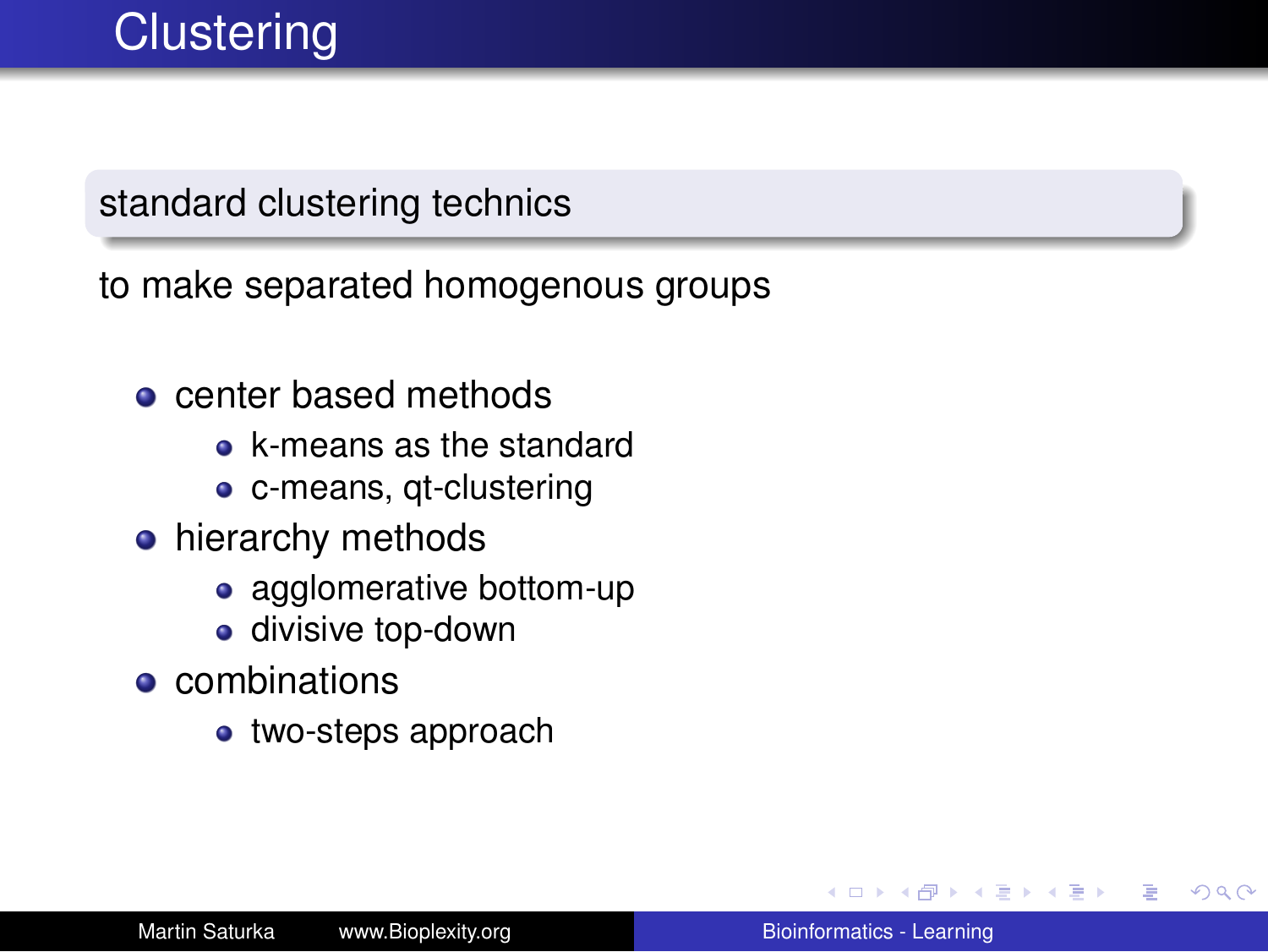### Cluster structures



Martin Saturka www.Bioplexity.org [Bioinformatics - Learning](#page-0-0)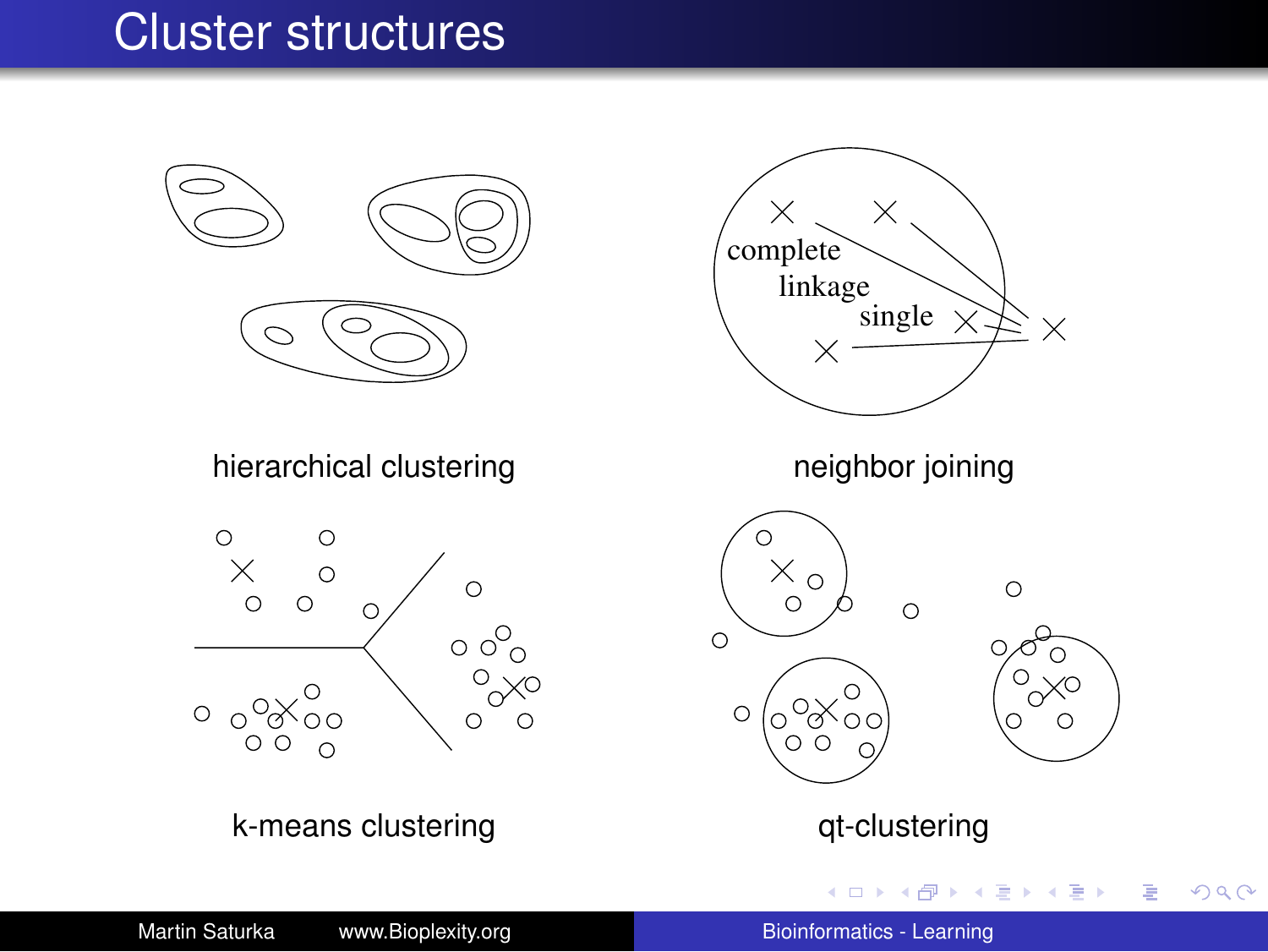#### how to measure object-object (dis)similarity

Euclidean distance [ Manhattan distance Power distance [ maximum distance max*i*{|*x<sup>i</sup>* − *y<sup>i</sup>* percentage disagreement fraction of  $x_i \neq y_i$ 

 $\sum_i (x_i - y_1)^2$ <sup>1/2</sup> *i* |*x<sup>i</sup>* − *y*1|  $\sum_i (x_i - y_1)^p$ <sup>1/*p*</sup>  $max_i\{|x_i - y_i|\}$ 

dot product for normalized data

- **o** metric significance
	- different powers usually do not significantly alter results
	- more different distance measuring should change cluster compositions

イロメ イ押メ イヨメ イヨメー

ă.  $QQ$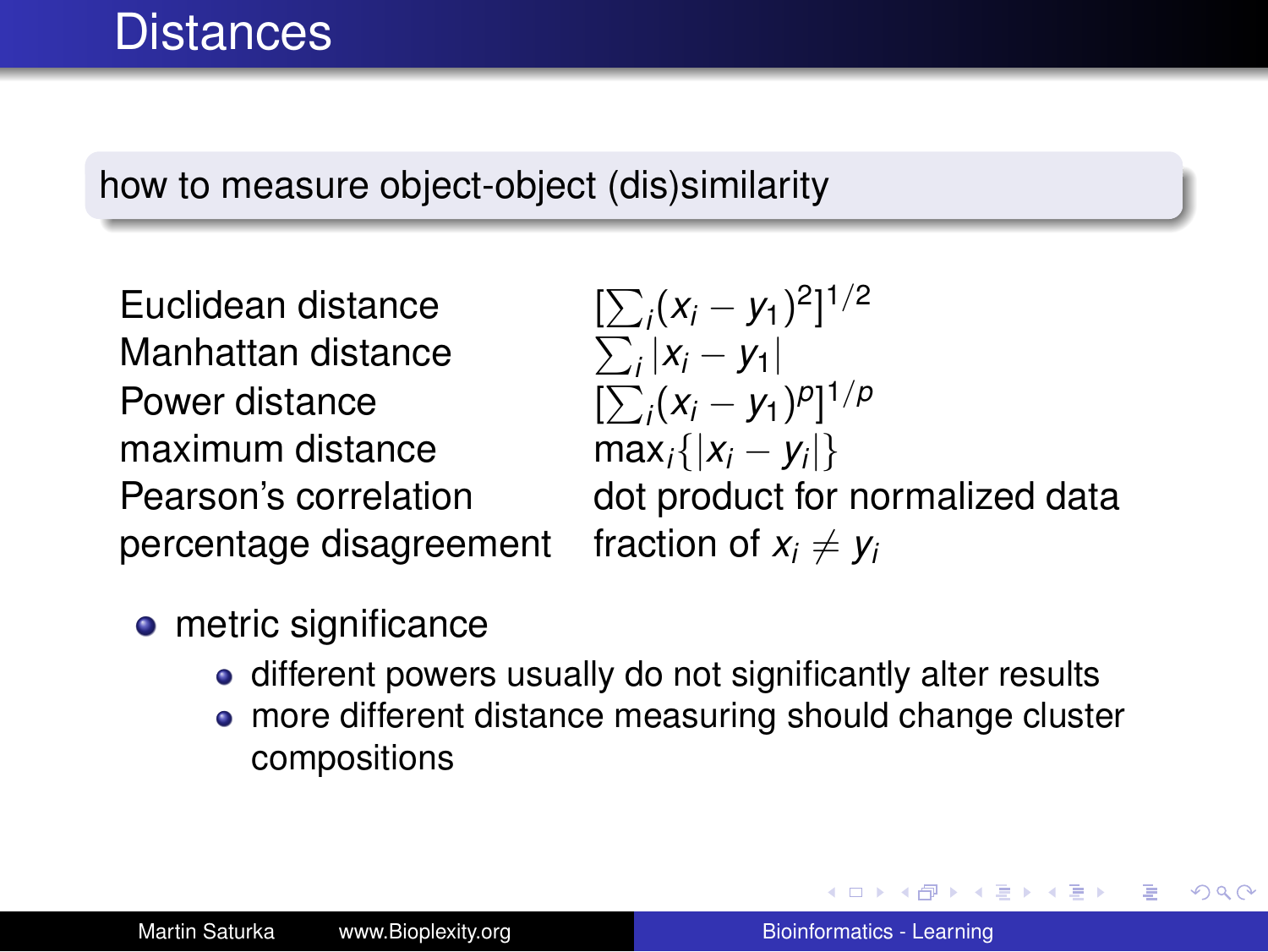#### neighbor joining - common agglomerative method

hierarchical tree creation

- $\bullet$  joining the most similar clusters
	- single linkage nearest neighbor
		- **•** distances according to the most similar cluster objects
	- complete linkage furthest neighbor
		- distances according to the most distant cluster objects
	- average linkage
		- cluster distances as mean distances of respective elements
	- Wards method information loss minimization
		- takes minimal variance increase for possible cluster pairs

イロト イ団ト イヨト イヨト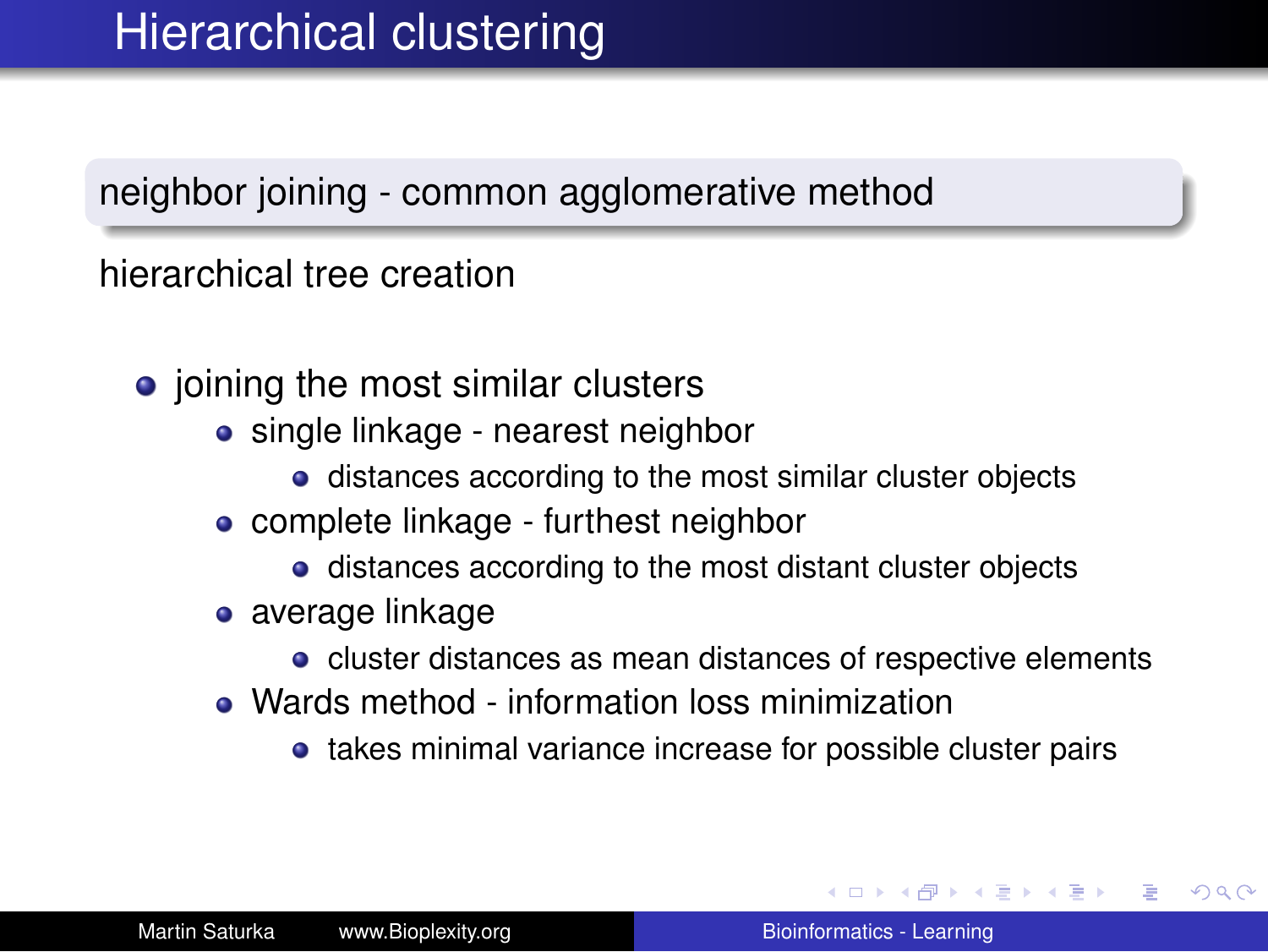## The k-means

#### the most frequently used kind of clustering

#### • k-mean clustering algorithm

- start: choose initial *k* centers
- iterate for objects (e.g. genes) being clustered: compute new distances to centers, choose the nearest one
- for each cluster compute new center
- end when no cluster changes
- to put less weight on similar microarrays

#### **•** pros

usually fast, does not compute all object-object distances

 $\bullet$  cons

• amount and initial positions of centers highly affect results

イロト イ団ト イヨト イヨト

 $2Q$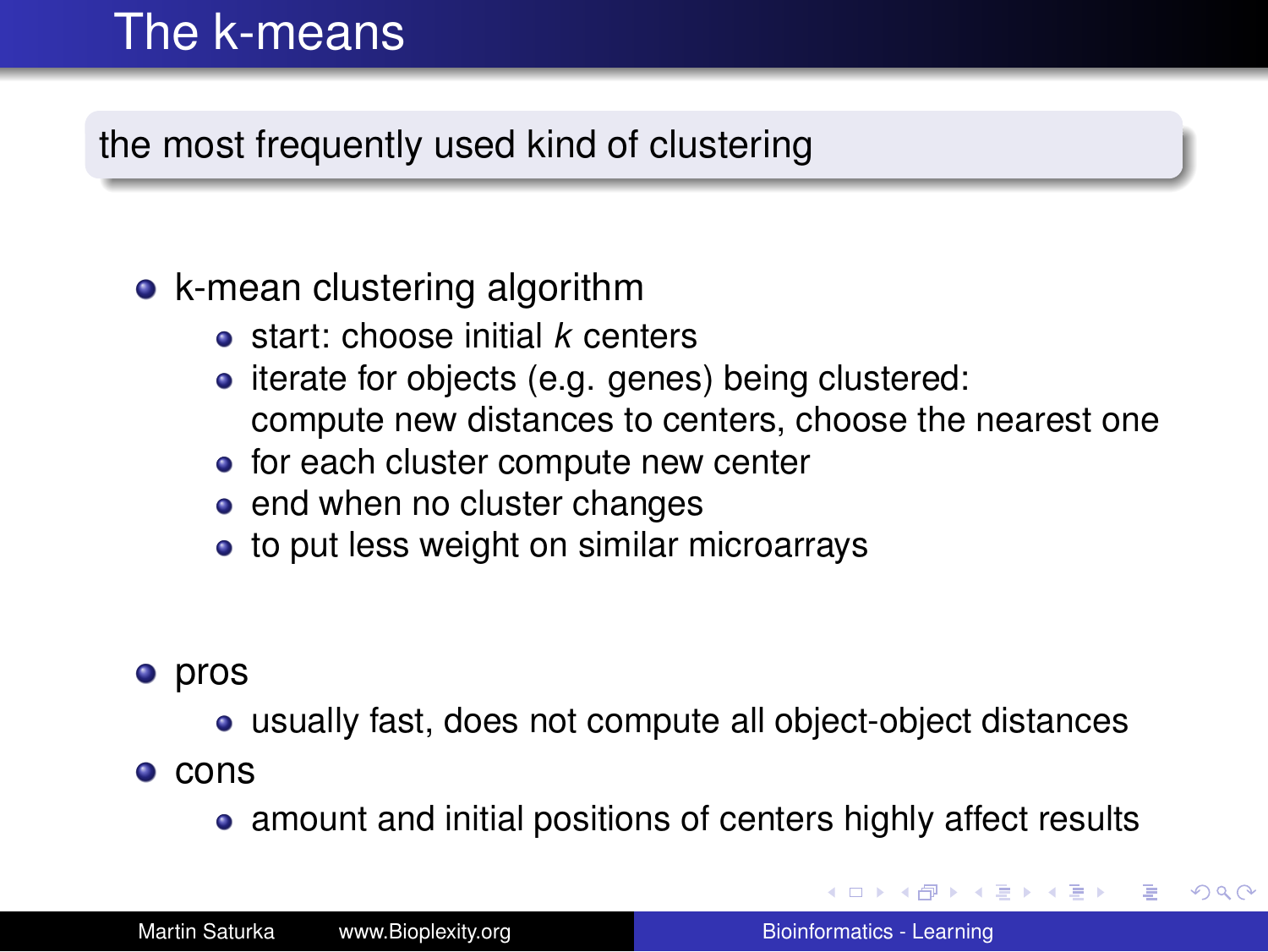### Center count

- do not add more clusters when it does not increase gained information sufficiently
- **o** center selection
	- random
		- make k-means clustering several times
	- PCA
		- **•** principal components lie in data clouds
	- data objects
		- $\bullet$  choose distant objects, with weights
	- two steps
		- take larger amount of clusters, then do hierarchical clustering on the result centers

イロト イ伊 トイヨ トイヨ トー

(重)  $QQ$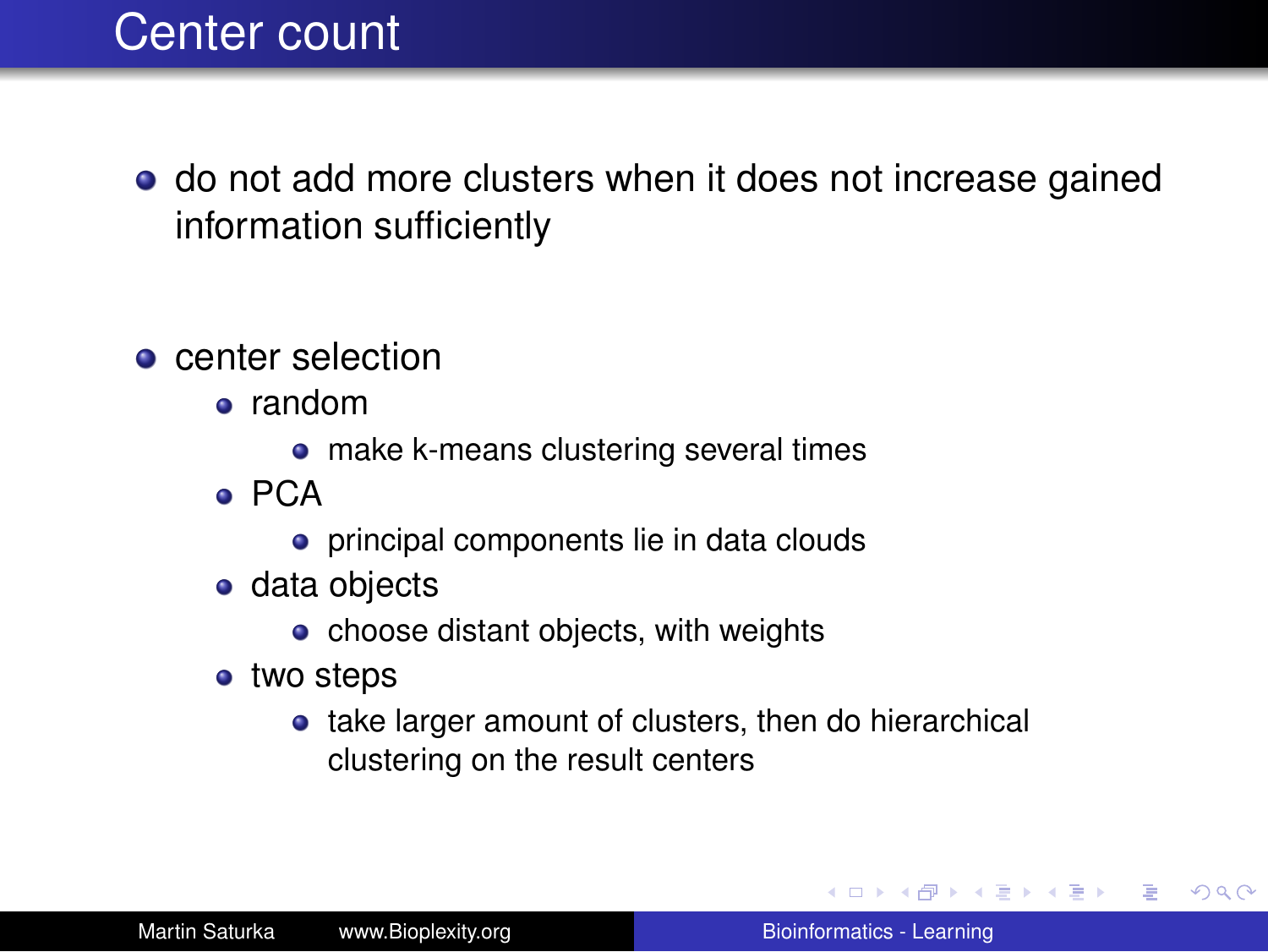### Cluster fit

#### how convenient are the gained clusters

#### • k-mean clustering

- intra-cluster vs. out-of-cluster distances for objects
- ratios of inter-cluster to intra-cluster distances
	- **a** the Dunn's index
	- $\bullet$  inter / intra variances
- hierarchical clustering
	- **o** variances of each cluster
	- **•** similarity for cluster means
	- bootstrapping for objects with suitable inner structures

**K ロ ⊁ K 伊 ⊁ K ミ** 

4 重っ

B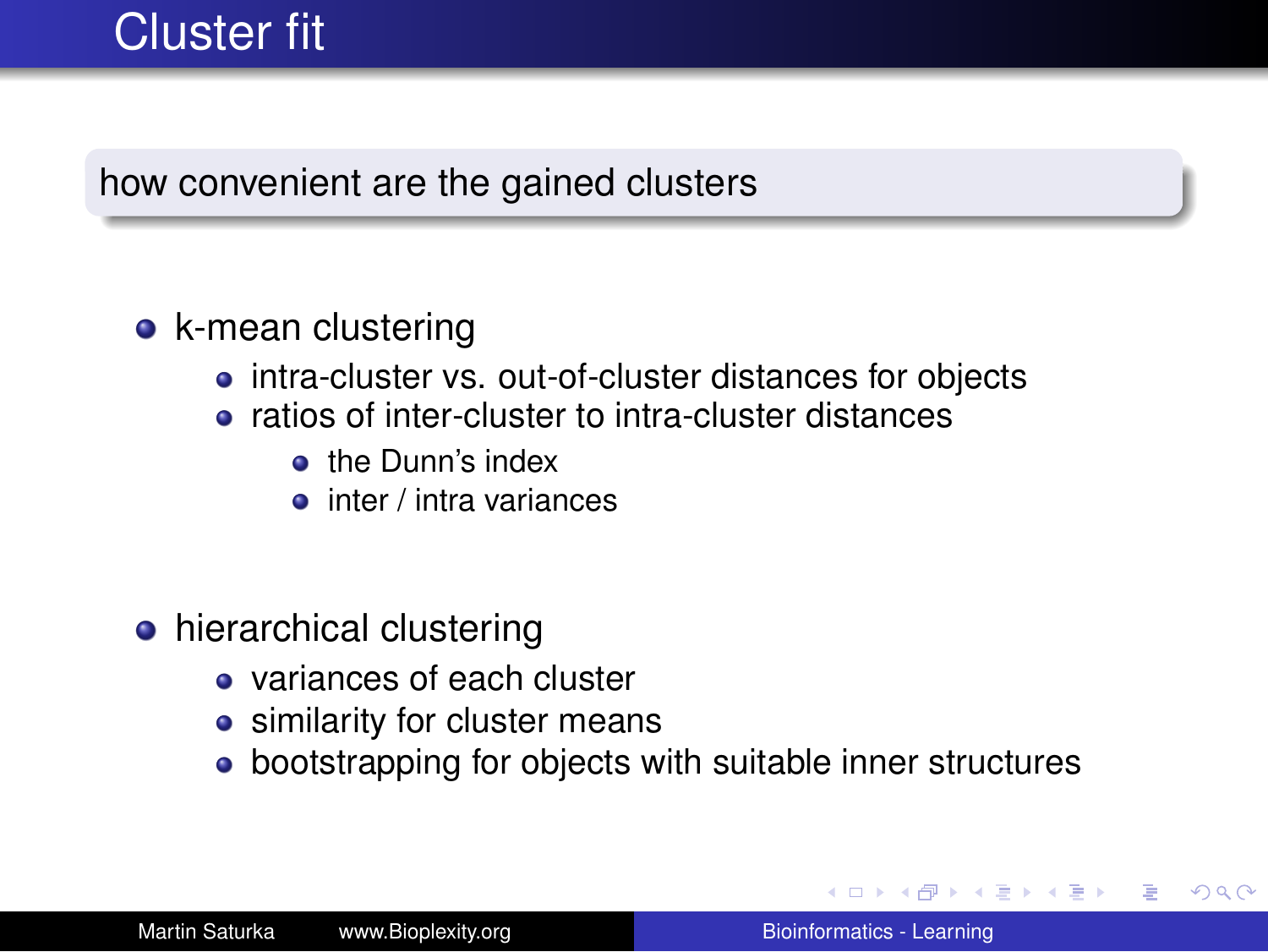# Alternative clustering

- qt (quality threshold) clustering
	- choose maximal cluster diameter instead of center count
	- try to make maximal cluster around each data objects take the one with the greatest amount of objects inside
	- call it recursively on the rest of the data
	- more computation intensive more plausible than k-means
	- **can be done alike for maximal cluster sizes**
- soft c-means
	- each object (gene) is in more clusters (gene families)
	- object belonging degrees, sums equal to one
	- similar to k-means, stop when small cluster changes
	- suitable for lower amounts of clusters
- spectral clustering
	- object segmentation according to similarity Laplacian matrix eigenvector of the second smallest eigenvalue

イロト イ団ト イヨト イヨト

B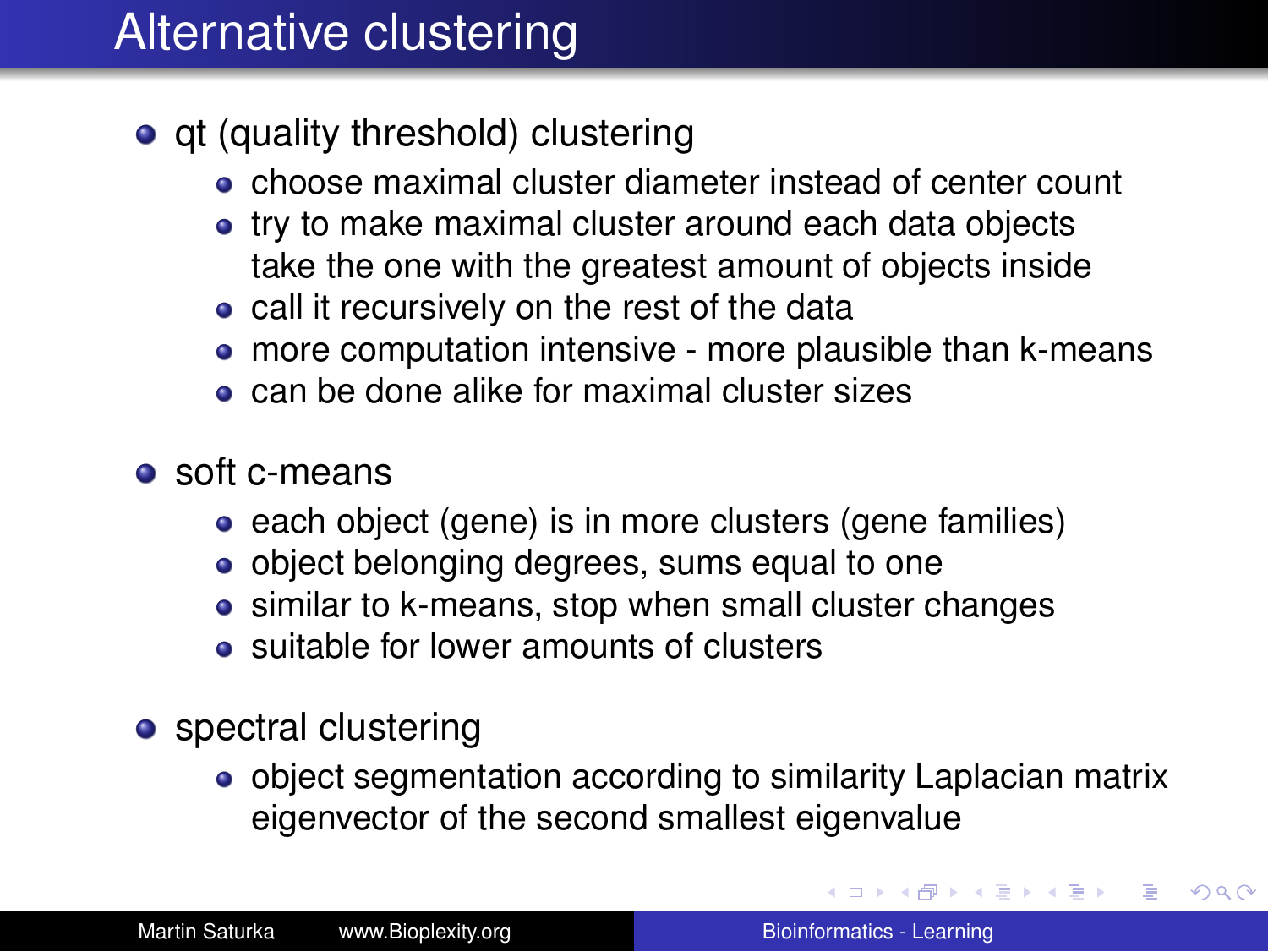## Dependency description

used for characterization, classification and compression

### **o** BN

- **Bayesian networks**
- what depends on what, which variables are independent
- then fast, suitable inference computing

### MML

- minimal mesage length
- shortest form of an object / feature description
- real amount of information an object contains

### o ILP

- inductive logic programming
- to prove most of the positive / least of the negative cases
- accurate given objects vs. background characterization

イロメ イ伊 メイヨメイヨメー

 $2Q$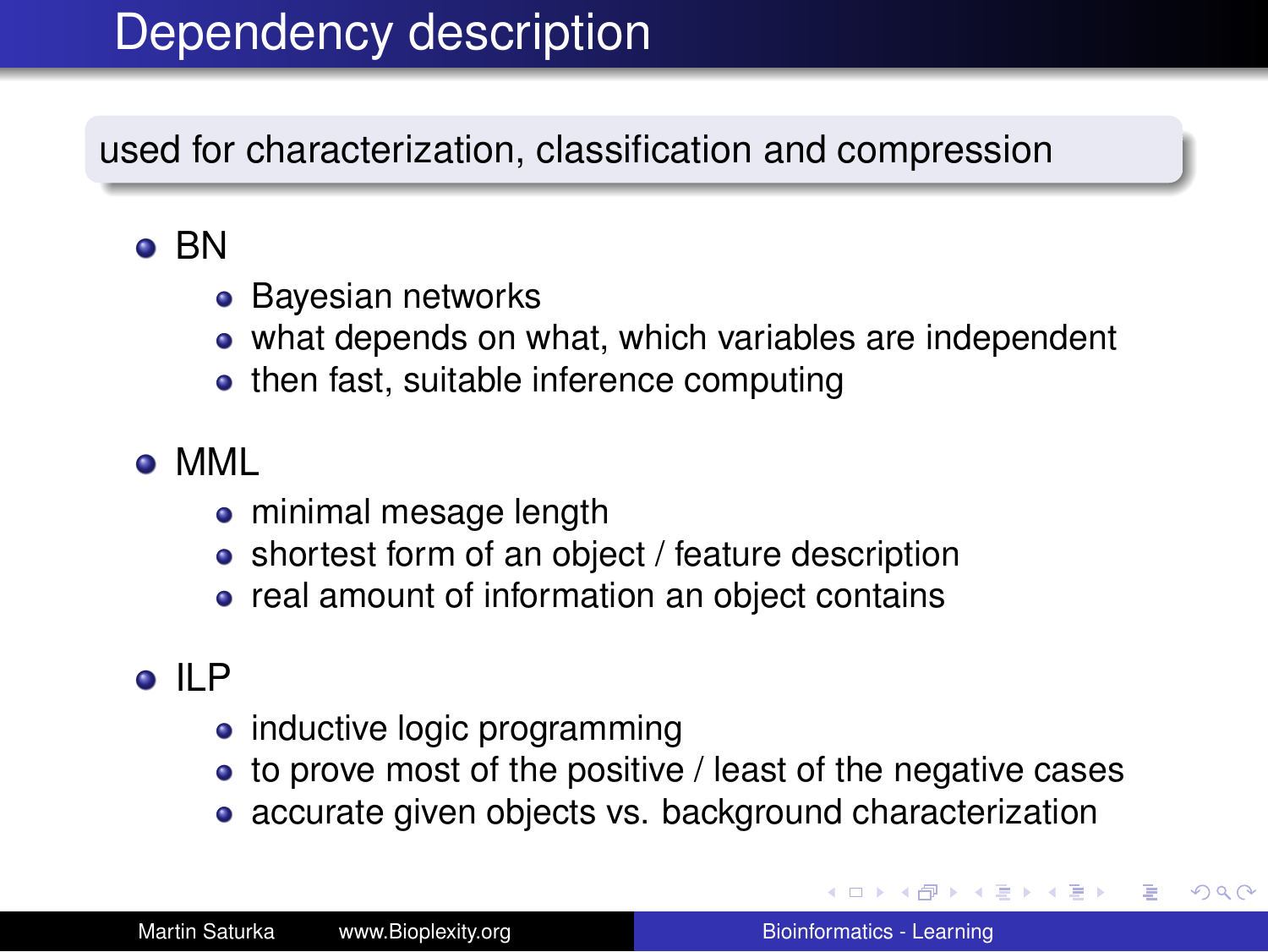# Graphical models

- joint distributions
	- $Pr(x_1, x_2, x_3) = Pr(x_1 | x_2, x_3) \cdot Pr(x_2 | x_3) \cdot Pr(x_3)$
	- intractable for slightly larger amounts of variables
	- used to compute important probabilities themselves
	- used for conditional probabilities
		- $\rightarrow$  for Bayesian inference
- conditional independence
	- *A* and *B* independent under *C*: *A* ⊥⊥ *B* | *C*
	- $\bullet$  *A*  $\perp$  *B* | *C*: Pr(*A*, *B* | *C*) = Pr(*A* | *C*) · Pr(*B* | *C*)
	- after a few rearrengements:  $Pr(A|B, C) = Pr(A|C)$ 
		- Markov processes are just one example of conditional independence
- graphs and relations
	- simplifying the structure with stating just some valid dependencies, no edges  $\rightarrow$  (conditional) independence
	- edges stating the only dependencies

**K ロ ▶ K 何 ▶ K ヨ ▶ K ヨ ▶** 

÷.  $QQ$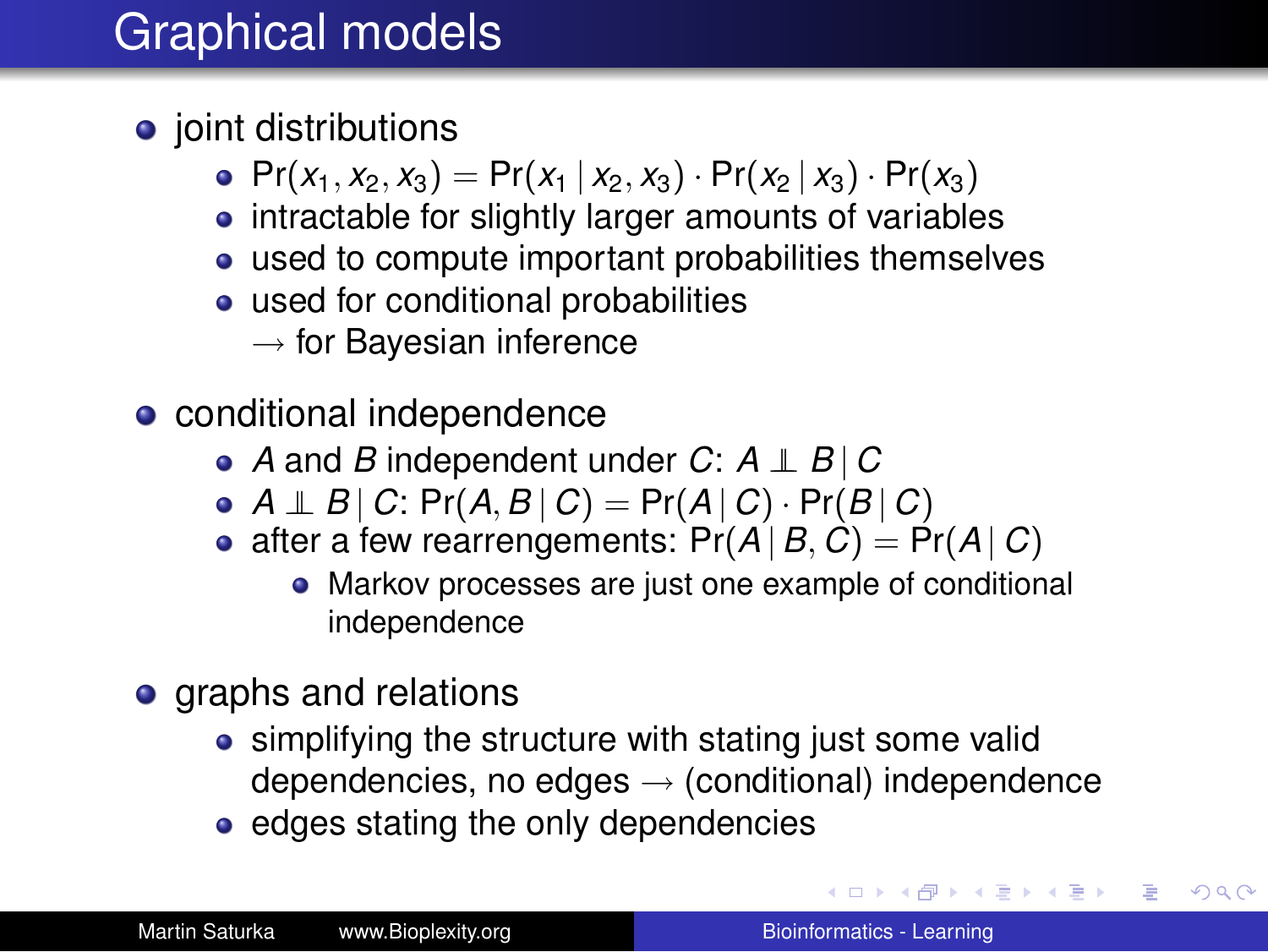### Bayesian systems



DAG of dependencies

 $x_5$  depends on  $x_1 x_2$ 

- Pr( $x_5 | x_1, x_2, x_3, x_4$ ) = Pr( $x_5 | x_1, x_2$ )
- any node is given all its parents (conditionally) independent with all the nodes which are not its descendants (e.g.  $x_3$ ,  $x_5$  independent at all)

4 重っ

 $2Q$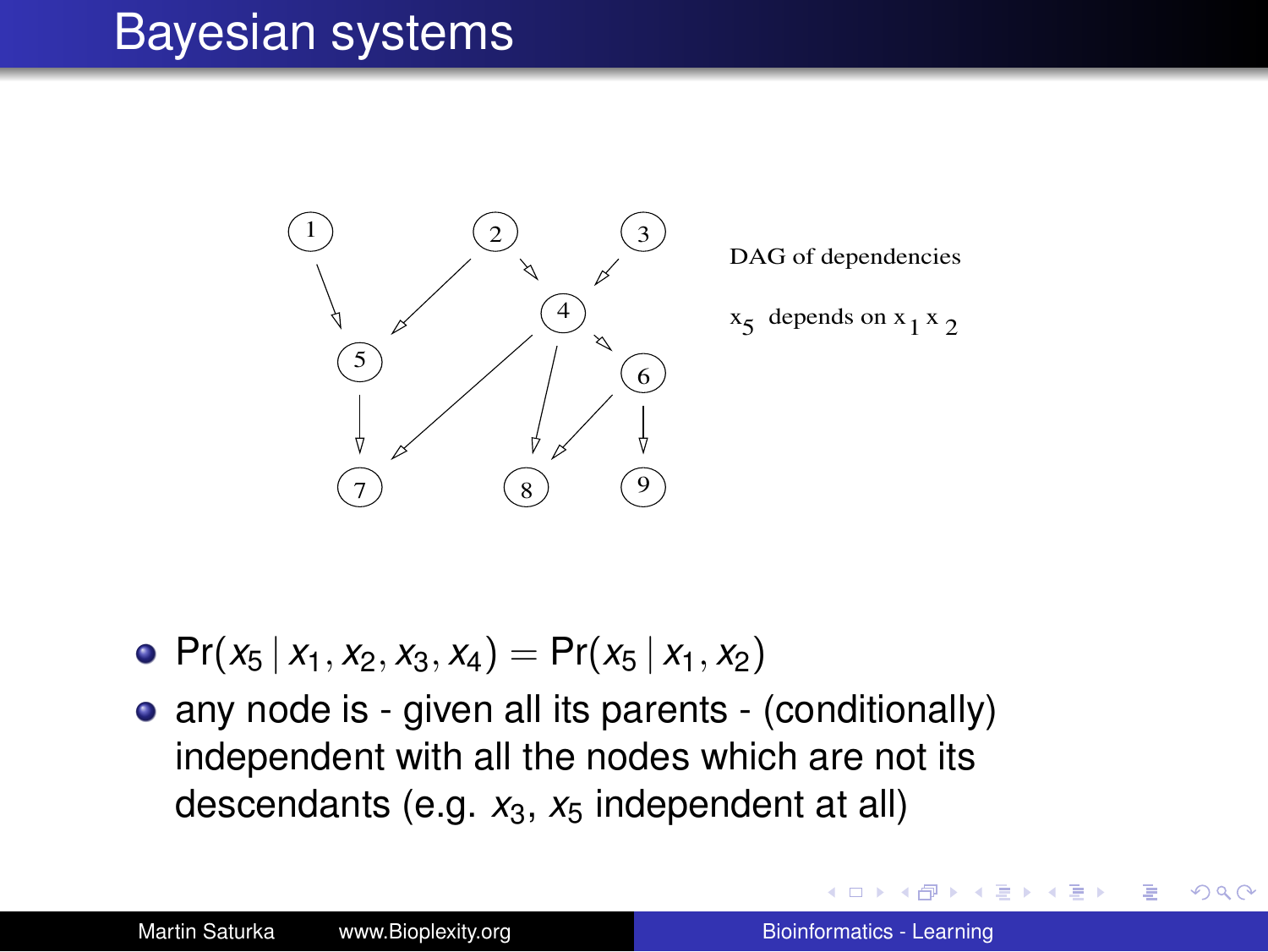### Bayesian network

- **o** inference
	- inference along the DAG is computed acoording to the decomposition of conditional probabilities
	- inference along the opposite directions is computed acoording to the Bayesian approach



 $\bullet$  Pr(*A*, *B*, *C*) = Pr(*A*|*B*, *C*) · Pr(*B*|*C*) · Pr(*C*) • how to compute  $Pr(A = True | C = True)$ 

$$
Pr(A = True | C = True) = Pr(C = True, A = True) / Pr(C = True)
$$
  
=  $\sum_{B} Pr(C = True, B, A = True) / \sum_{A,B} Pr(C = True, B, A)$ 

∢ ロ ▶ . ∢ 何 ▶ . ∢ ヨ ▶.

す重き。 B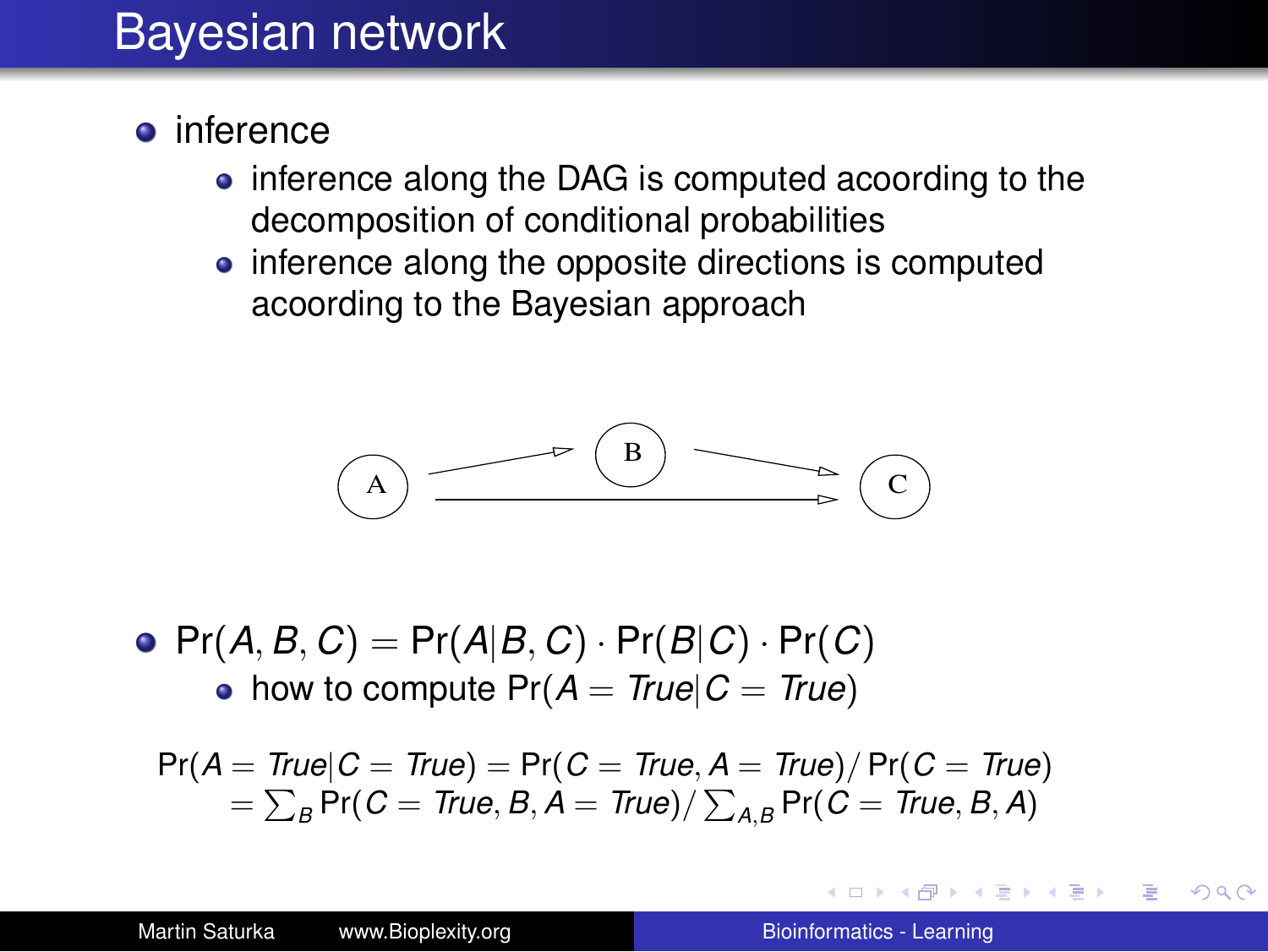### Naive Bayes



- assumption of independent outcomes
	- used e.g. for spam classification
	- $S = \textit{argmax}_s \Pr(S = s) \prod_j \Pr(O_j = w_j | S = s)$
	- possible to compute fast online with  $10^4$  items

④ → ④ → →

す画→ B